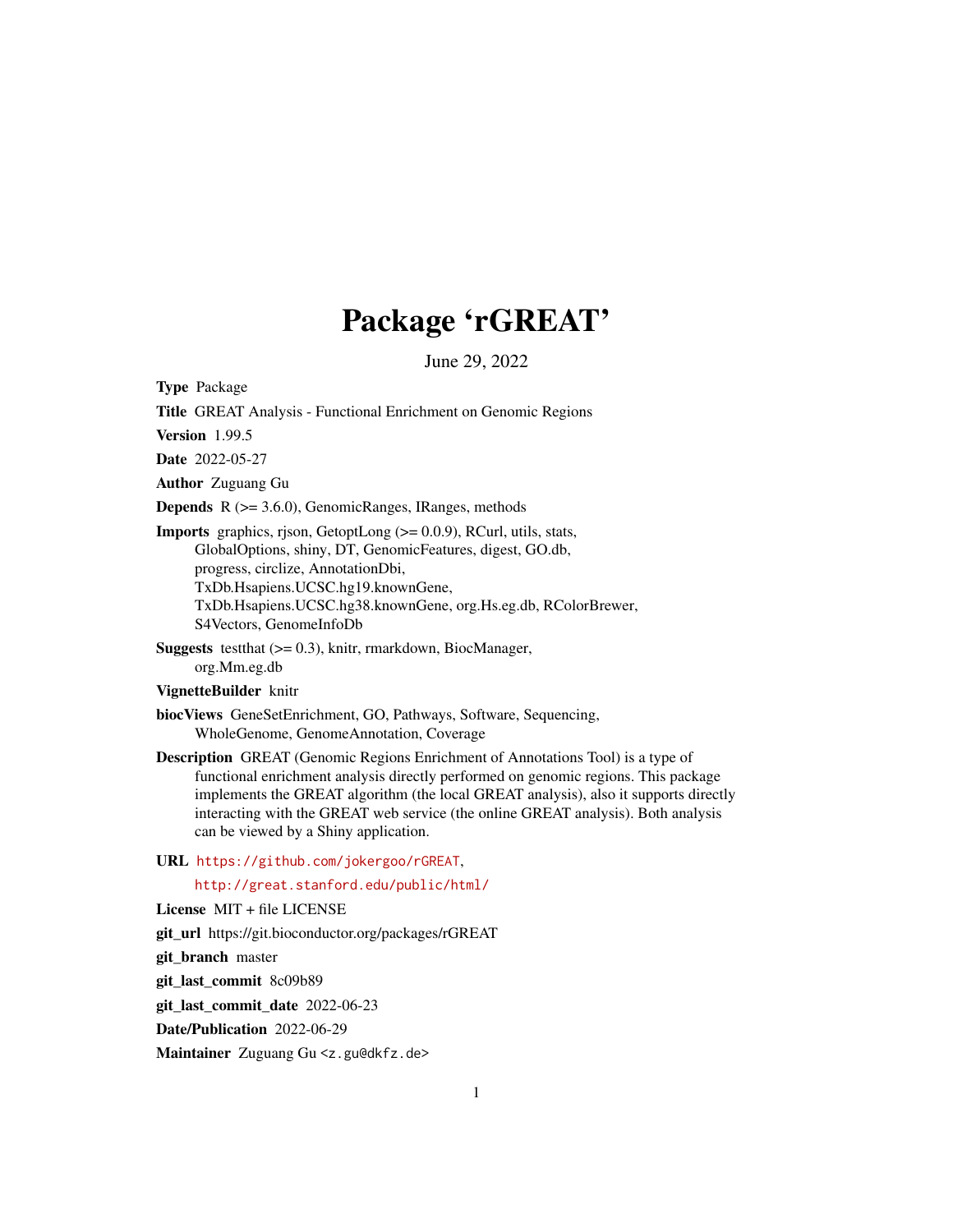# R topics documented:

|          | $\overline{3}$ |
|----------|----------------|
|          | 3              |
|          | $\overline{4}$ |
|          | 5              |
|          | 6              |
|          | $\overline{7}$ |
|          | 8              |
|          | 8              |
|          | 9              |
|          | 10             |
|          | 10             |
|          | 11             |
|          | 12             |
|          | 13             |
|          | 13             |
|          | 14             |
|          | 15             |
|          | 15             |
|          | 16             |
|          | 17             |
|          | 17             |
|          | 21             |
|          | 21             |
|          | 22             |
|          | 23             |
|          | 24             |
|          | 24             |
|          | 25             |
|          | 25             |
|          |                |
|          | 27             |
|          | 28             |
|          | 29             |
|          |                |
|          |                |
| read gmt | 31             |
|          | 31             |
|          | 32             |
|          | 32             |
|          | 33             |
|          |                |

**Index** [37](#page-36-0)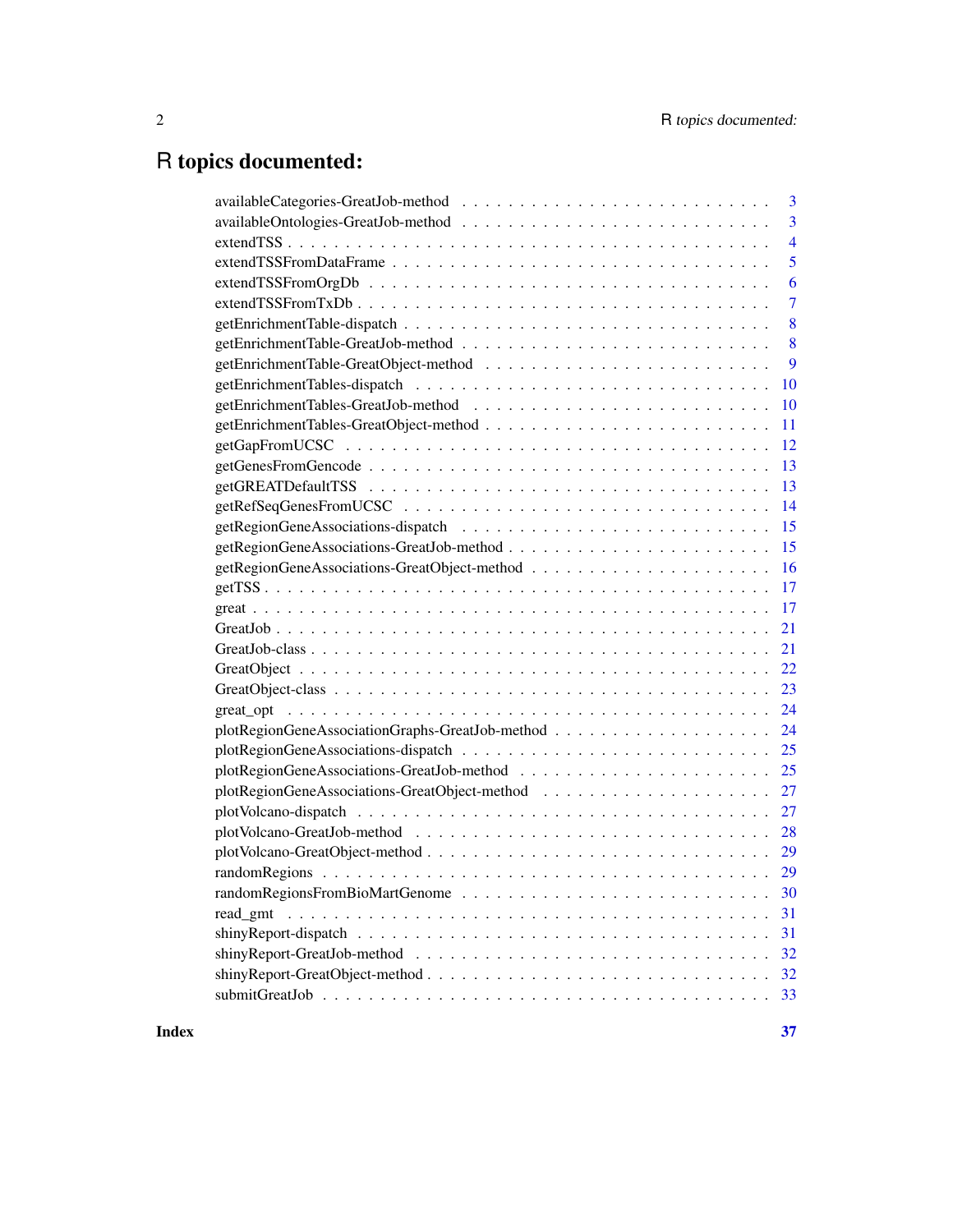<span id="page-2-0"></span>availableCategories-GreatJob-method *Available ontology categories of the GREAT job*

# <span id="page-2-1"></span>Description

Available ontology categories of the GREAT job

#### Usage

```
## S4 method for signature 'GreatJob'
availableCategories(object)
```
#### Arguments

object A [GreatJob-class](#page-20-1) object returned by [submitGreatJob](#page-32-1).

#### Details

The values of the supported categories sometime change. You should run the function to get the real-time values. The meaning of categories returned is quite self-explained by the name.

# Value

The returned value is a vector of categories.

#### Author(s)

Zuguang gu <z.gu@dkfz.de>

#### Examples

```
job = readRDS(system.file("extdata", "GreatJob.rds", package = "rGREAT"))
availableCategories(job)
```
availableOntologies-GreatJob-method *All available ontology names of the GREAT job*

#### <span id="page-2-2"></span>Description

All available ontology names of the GREAT job

#### Usage

```
## S4 method for signature 'GreatJob'
availableOntologies(object, category = NULL)
```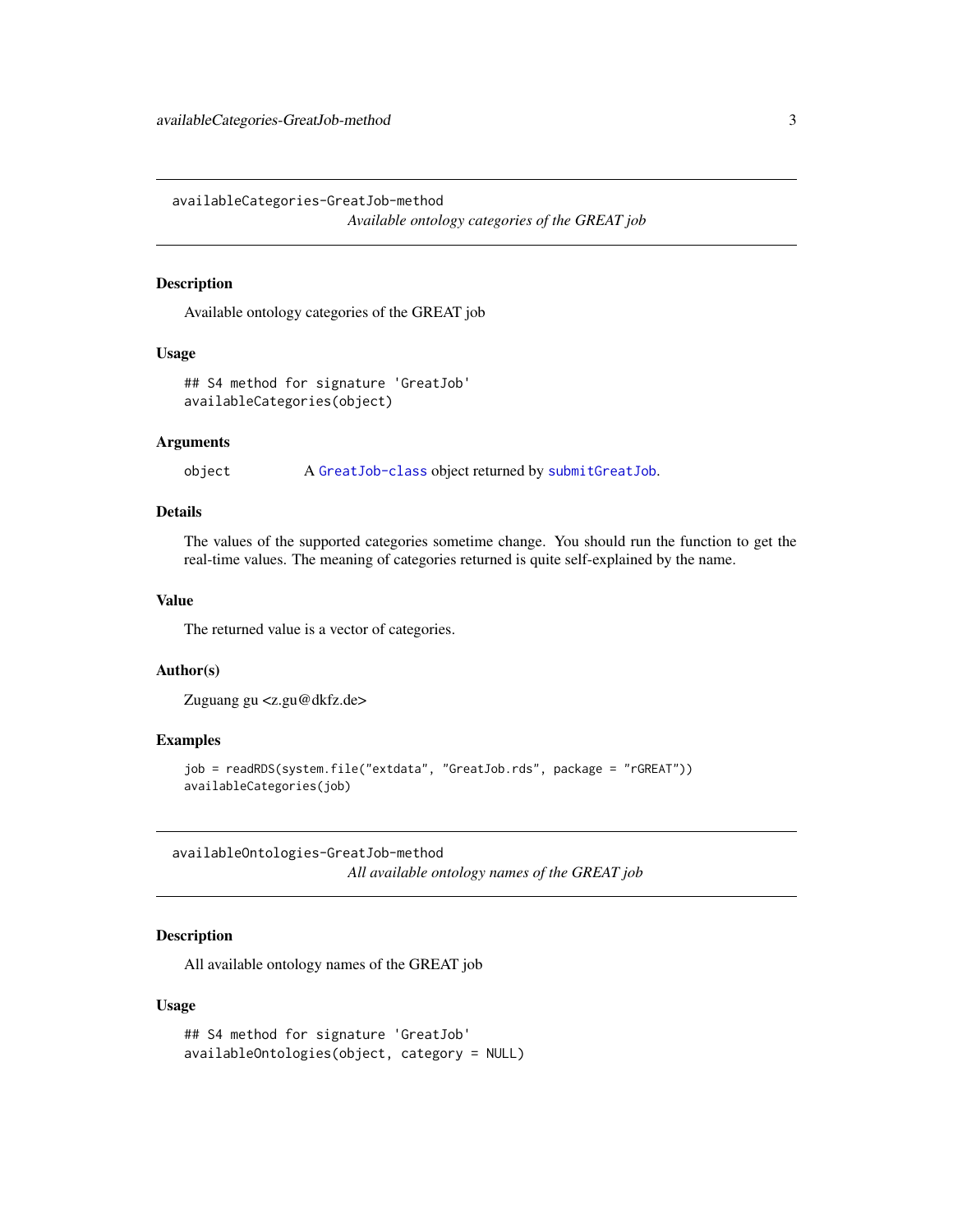<span id="page-3-0"></span>4 extendTSS

# Arguments

| object   | A GreatJob-class object returned by submitGreatJob.                                      |
|----------|------------------------------------------------------------------------------------------|
| category | one or multiple categories. All available categories can be got by available Categories. |

# Details

The values of the supported ontologies sometime change. You should run the function to get the real-time values. The meaning of ontology returned is quite self-explained by the name.

# Value

The returned values is a vector of ontologies.

# Author(s)

Zuguang gu <z.gu@dkfz.de>

#### Examples

```
job = readRDS(system.file("extdata", "GreatJob.rds", package = "rGREAT"))
availableOntologies(job)
```
<span id="page-3-1"></span>extendTSS *Extend TSS*

#### Description

Extend TSS

# Usage

```
extendTSS(gene, seqlengths = NULL, genome = NULL, gene_id_type = NULL,
  mode = "basalPlusExt", basal_upstream = 5000, basal_downstream = 1000, extension = 1000000,
    verbose = great_opt$verbose, .attr = list())
```
# Arguments

| gene         | A GRanges object of gene (or TSS) coordinates.                                                                                                                                                                    |  |
|--------------|-------------------------------------------------------------------------------------------------------------------------------------------------------------------------------------------------------------------|--|
| seglengths   | A named vector of chromosome lengths. If it is not provided, it is taken by<br>seqlengths(gene).                                                                                                                  |  |
| genome       | UCSC genome can be set here, then seqlengths will be automatically retrieved<br>from UCSC server.                                                                                                                 |  |
| gene_id_type | Gene ID types in gene. You need to set this argument if you use built-in gene<br>sets in great so that genes can be correctly mapped. The value can only be one<br>of "SYMBOL", "ENTREZ", "ENSEMBL" and "REFSEQ". |  |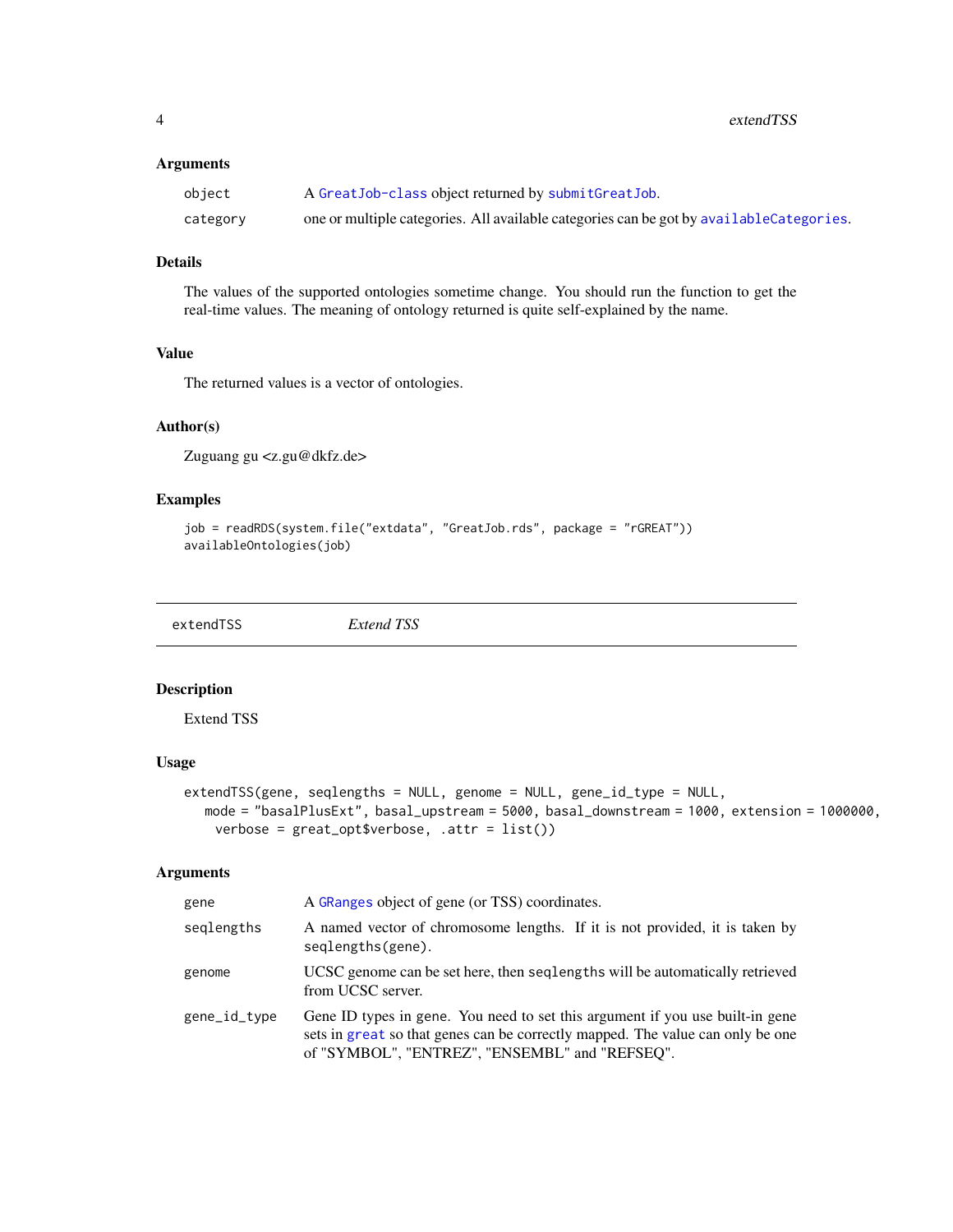<span id="page-4-0"></span>

| mode             | The mode to extend TSS. Value should be one of 'basalPlusExt', 'twoClosest'<br>and 'oneClosest'. See "Details" section.    |  |
|------------------|----------------------------------------------------------------------------------------------------------------------------|--|
|                  | basal_upstream In 'basalPlusExt' mode, number of base pairs extending to the upstream of TSS<br>to form the basal domains. |  |
| basal_downstream |                                                                                                                            |  |
|                  | In 'basalPlusExt' mode, number of base pairs extending to the downstream of<br>TSS to form the basal domains.              |  |
| extension        | Extensions from the basal domains.                                                                                         |  |
| verbose          | Whether to print messages.                                                                                                 |  |
| .attr            | Only used internally.                                                                                                      |  |

### Details

Following are general explanations of the three modes for extending TSS:

- basalPlusExt 1. TSS are extended into basal domains (e.g. by upstream 5kb, downstream 1kb); 2. basal domains are sorted by their genomic coordinates; 3. each basal domain is extended to its both sides until it reaches the next TSS's basal domain or it reaches the maximal extension (e.g. 1000kb).
- twoClosest 1. TSS are sorted by their genomic coordinates; 2. each TSS is extended to its both sides until it reaches the next TSS or it reaches the maximal extension (e.g. 1000kb).
- oneClosest 1. TSS are sorted by their genomic coordinates; 2. each TSS is extended to its both sides until it reaches the middle point of itself and the next TSS or it reaches the maximal extension (e.g. 1000kb).

The official explanation is at [https://great-help.atlassian.net/wiki/spaces/GREAT/pages/](https://great-help.atlassian.net/wiki/spaces/GREAT/pages/655443/Association+Rules) [655443/Association+Rules](https://great-help.atlassian.net/wiki/spaces/GREAT/pages/655443/Association+Rules) .

# Value

A [GRanges](#page-0-0) object with one meta column 'gene\_id'.

#### Examples

# There is no example NULL

<span id="page-4-1"></span>extendTSSFromDataFrame

*Extend TSS*

#### Description

Extend TSS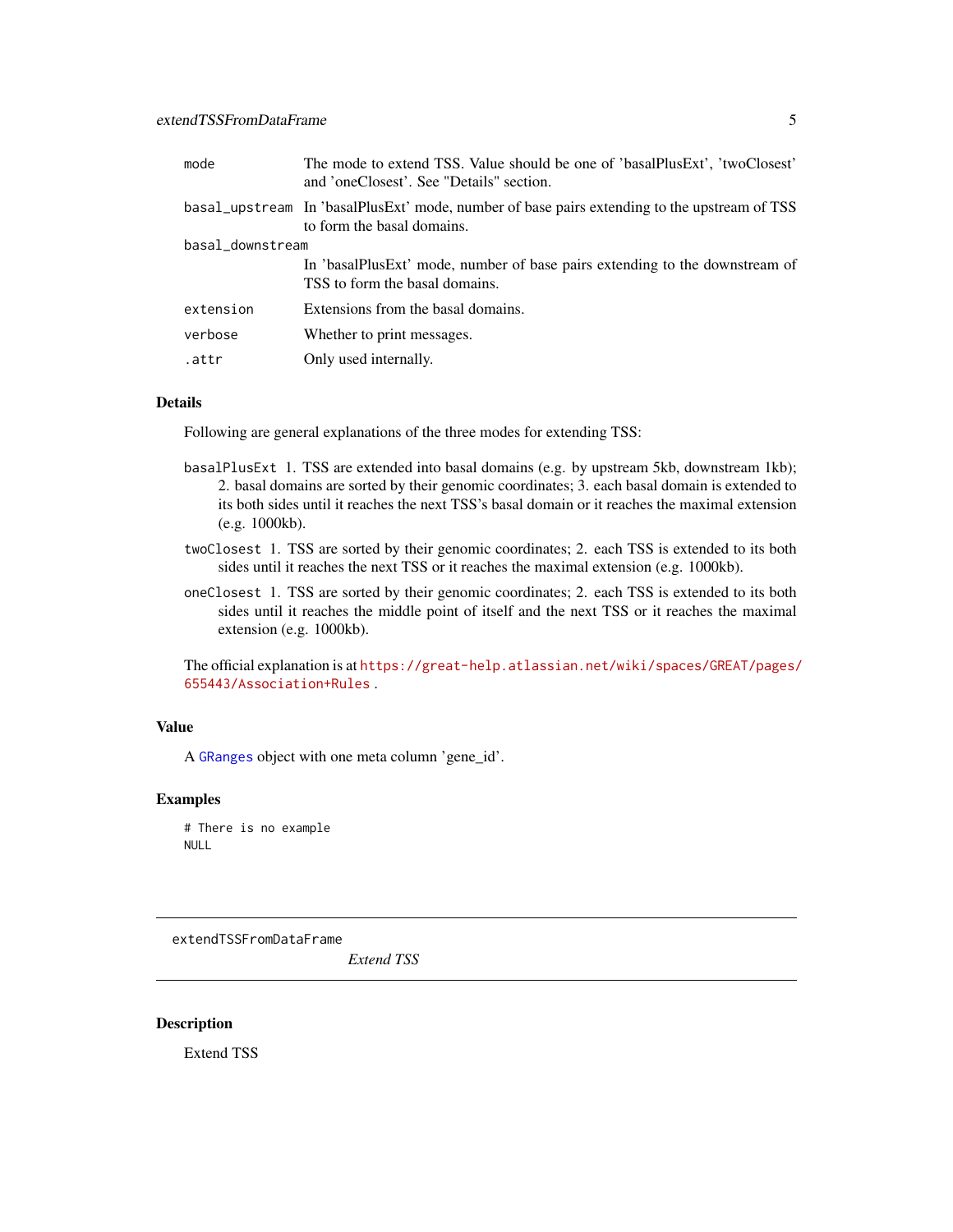# <span id="page-5-0"></span>Usage

```
extendTSSFromDataFrame(df, seqlengths, genome = NULL, strand = NULL, gene_id = NULL,
    gene_id_type = NULL, verbose = great_opt$verbose, ...)
```
# Arguments

| df           | A bed-like data frame where the first three columns should be chromosomes,<br>start positions, end positions. It does not matter whether regions correspond to<br>genes or TSS.                                 |
|--------------|-----------------------------------------------------------------------------------------------------------------------------------------------------------------------------------------------------------------|
| seglengths   | A named vector of chromosome lengths.                                                                                                                                                                           |
| genome       | UCSC genome can be set here, then seqlengths will be automatically retrieved<br>from UCSC server.                                                                                                               |
| strand       | The strand information can be provided in df as a column named "strand" or as<br>a column with "+"/"-"/"*", or the strand information can be provided as a vector<br>and be assigined to this argument.         |
| gene_id      | The gene ID information can be provided in df as a column named "gene_id",<br>or it can be provided as a vector and be assigned to this argument.                                                               |
| gene_id_type | Gene ID types in df. You need to set this argument if you use built-in gene sets<br>in great so that genes can be correctly mapped. The value can only be one of<br>"SYMBOL", "ENTREZ", "ENSEMBL" and "REFSEQ". |
| verbose      | Whether to print messages.                                                                                                                                                                                      |
| $\cdots$     | All pass to extend TSS.                                                                                                                                                                                         |

# Value

A [GRanges](#page-0-0) object with one meta column 'gene\_id'.

# Examples

# There is no example NULL

extendTSSFromOrgDb *Extend TSS*

# Description

Extend TSS

# Usage

```
extendTSSFromOrgDb(orgdb, verbose = great_opt$verbose, ...)
```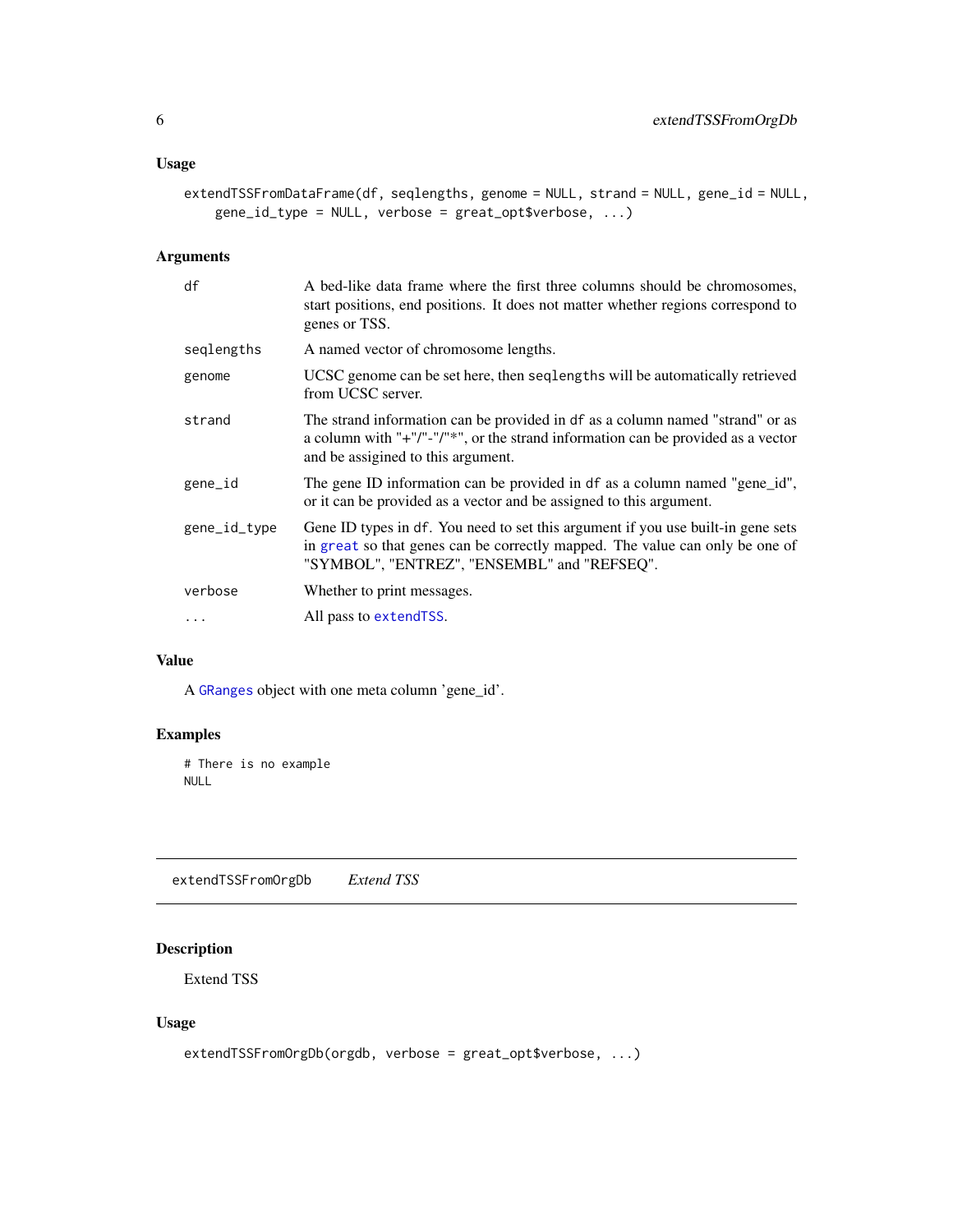# <span id="page-6-0"></span>Arguments

| orgdb    | Name of "org.*" packages from Bioconductor. All supported OrgDb packages<br>are in rGREAT:::BIOC_ANNO_PKGS\$orgdb. |
|----------|--------------------------------------------------------------------------------------------------------------------|
| verbose  | Whether to print messages.                                                                                         |
| $\cdots$ | All pass to extend TSS.                                                                                            |

# Value

A [GRanges](#page-0-0) object with one meta column 'gene\_id'.

# Examples

```
if(FALSE) {
extendTSSFromOrgDb("Org.Hs.eg.db")
extendTSSFromOrgDb("hg19")
}
```
extendTSSFromTxDb *Extend TSS*

# Description

Extend TSS

# Usage

```
extendTSSFromTxDb(txdb, verbose = great_opt$verbose, ...)
```
# Arguments

| txdb    | Name of "TxDb.*" packages from Bioconductor. All supported TxDb packages |
|---------|--------------------------------------------------------------------------|
|         | are in rGREAT:::BIOC_ANNO_PKGS\$txdb. Note short genome version can also |
|         | be used here such as "hg19" or "hg19.knownGene".                         |
| verbose | Whether to print messages.                                               |
| .       | All pass to extend TSS.                                                  |

# Value

A [GRanges](#page-0-0) object with one meta column 'gene\_id'.

# Examples

```
if(FALSE) {
extendTSSFromTxDb("TxDb.Hsapiens.UCSC.hg19.knownGene")
extendTSSFromTxDb("hg19")
}
```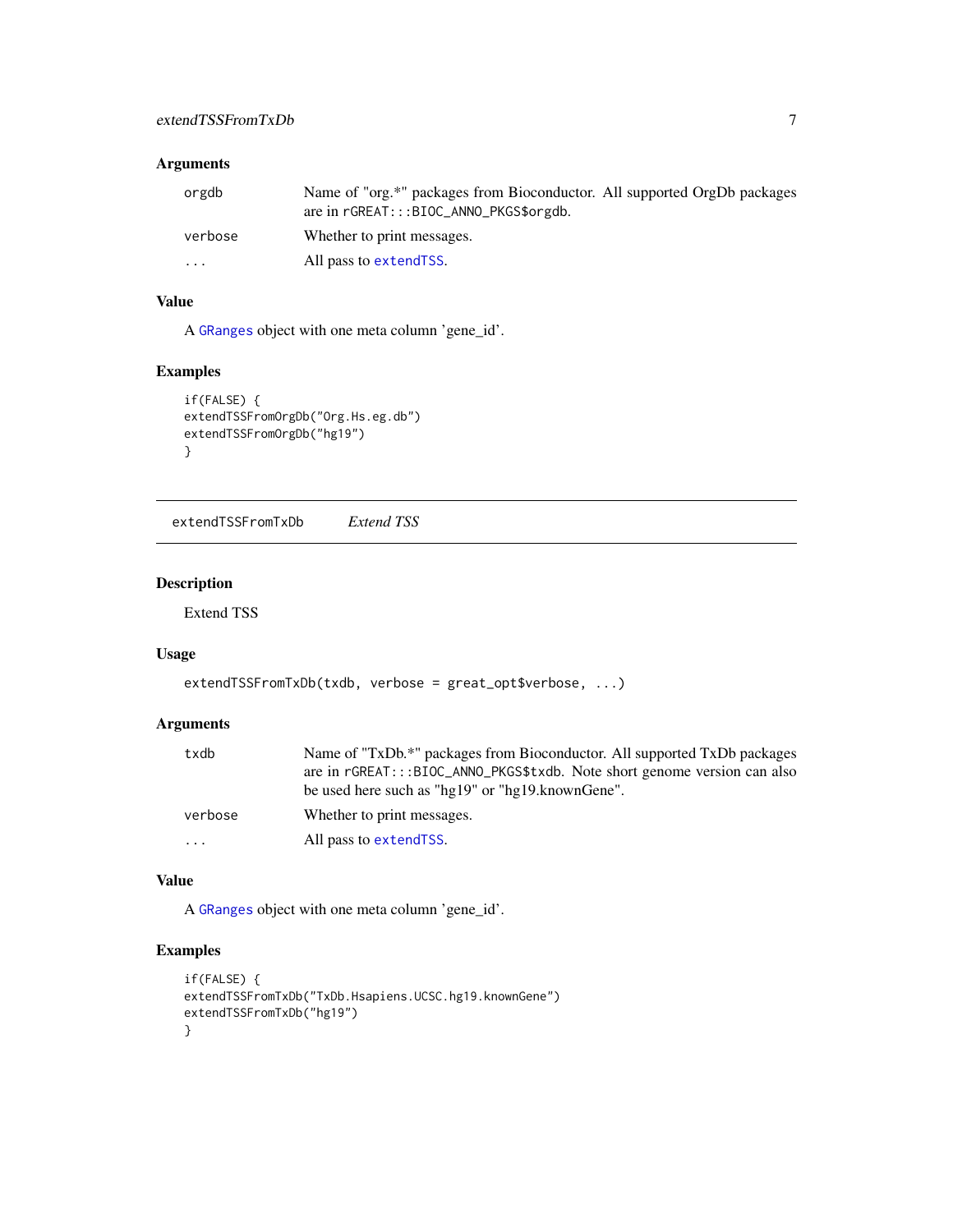<span id="page-7-0"></span>getEnrichmentTable-dispatch

*Method dispatch page for getEnrichmentTable*

# Description

Method dispatch page for getEnrichmentTable.

### Dispatch

getEnrichmentTable can be dispatched on following classes:

- [getEnrichmentTable,GreatObject-method](#page-0-0), [GreatObject-class](#page-22-1) class method
- [getEnrichmentTable,GreatJob-method](#page-0-0), [GreatJob-class](#page-20-1) class method

# Examples

# no example NULL

getEnrichmentTable-GreatJob-method *Get a single enrichment table from GREAT web server*

# Description

Get a single enrichment table from GREAT web server

#### Usage

```
## S4 method for signature 'GreatJob'
getEnrichmentTable(object, ontology, ...)
```
# Arguments

| obiect                  | A Great Job-class object returned by submit Great Job.             |
|-------------------------|--------------------------------------------------------------------|
| ontology                | A single ontology names. Valid values are in available ontologies. |
| $\cdot$ $\cdot$ $\cdot$ | All pass to getEnrichmentTables, GreatJob-method.                  |

# Value

A data frame of the enrichment results for a single ontology.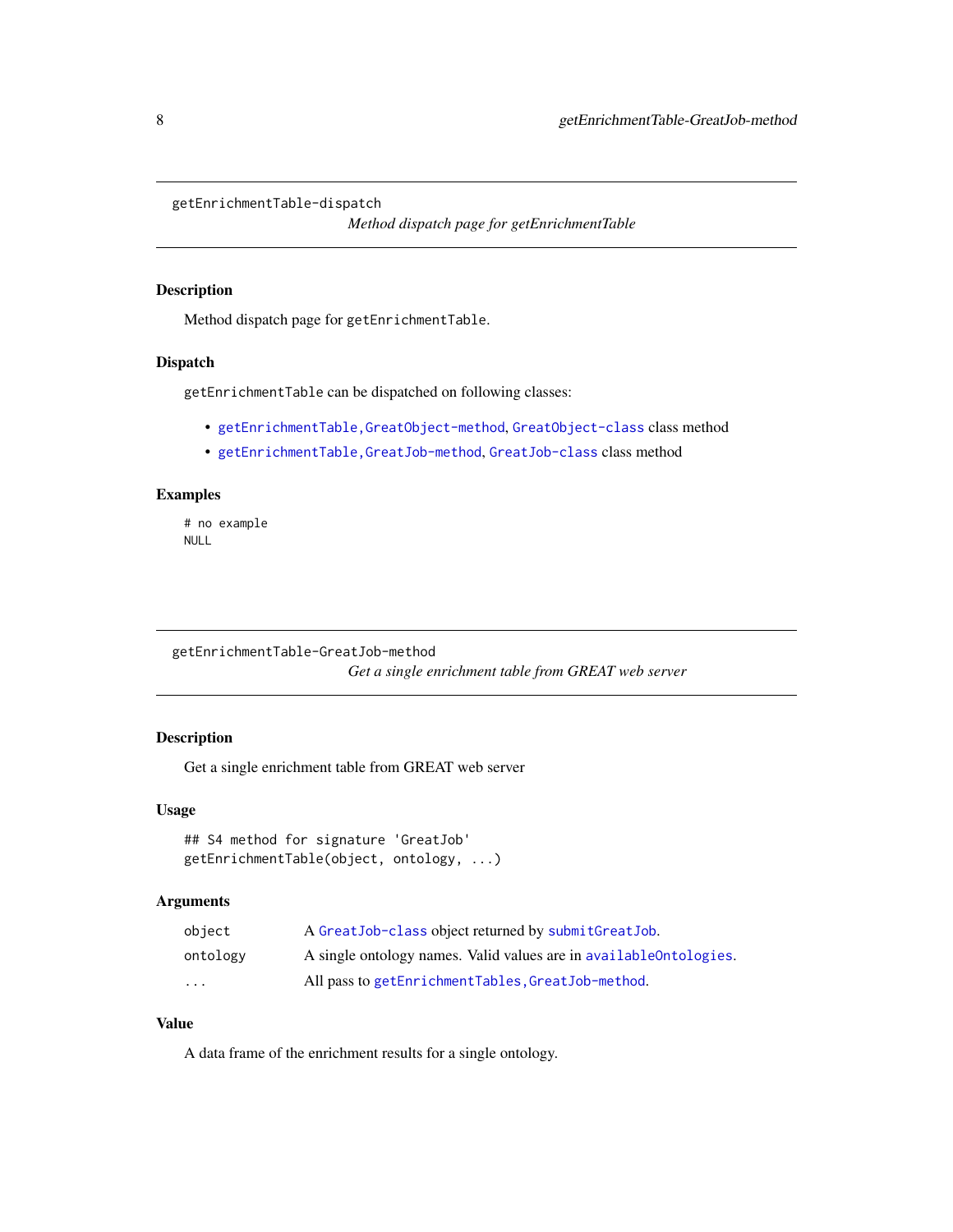#### <span id="page-8-0"></span>Examples

```
job = readRDS(system.file("extdata", "GreatJob.rds", package = "rGREAT"))
tb = getEnrichmentTable(job, ontology = "GO Molecular Function")
head(tb)
```
getEnrichmentTable-GreatObject-method *Get enrichment table*

# Description

Get enrichment table

#### Usage

```
## S4 method for signature 'GreatObject'
getEnrichmentTable(object, min_region_hits = 5)
```
#### Arguments

object A [GreatObject-class](#page-22-1) object returned by [great](#page-16-1). min\_region\_hits Minimal number of input regions overlapping to the geneset associated regions.

# Details

Note: adjusted p-values are re-calculated based on min\_region\_hits.

# Value

A data frame of enrichment results

#### Examples

```
obj = readRDS(system.file("extdata", "GreatObject.rds", package = "rGREAT"))
getEnrichmentTable(obj)
```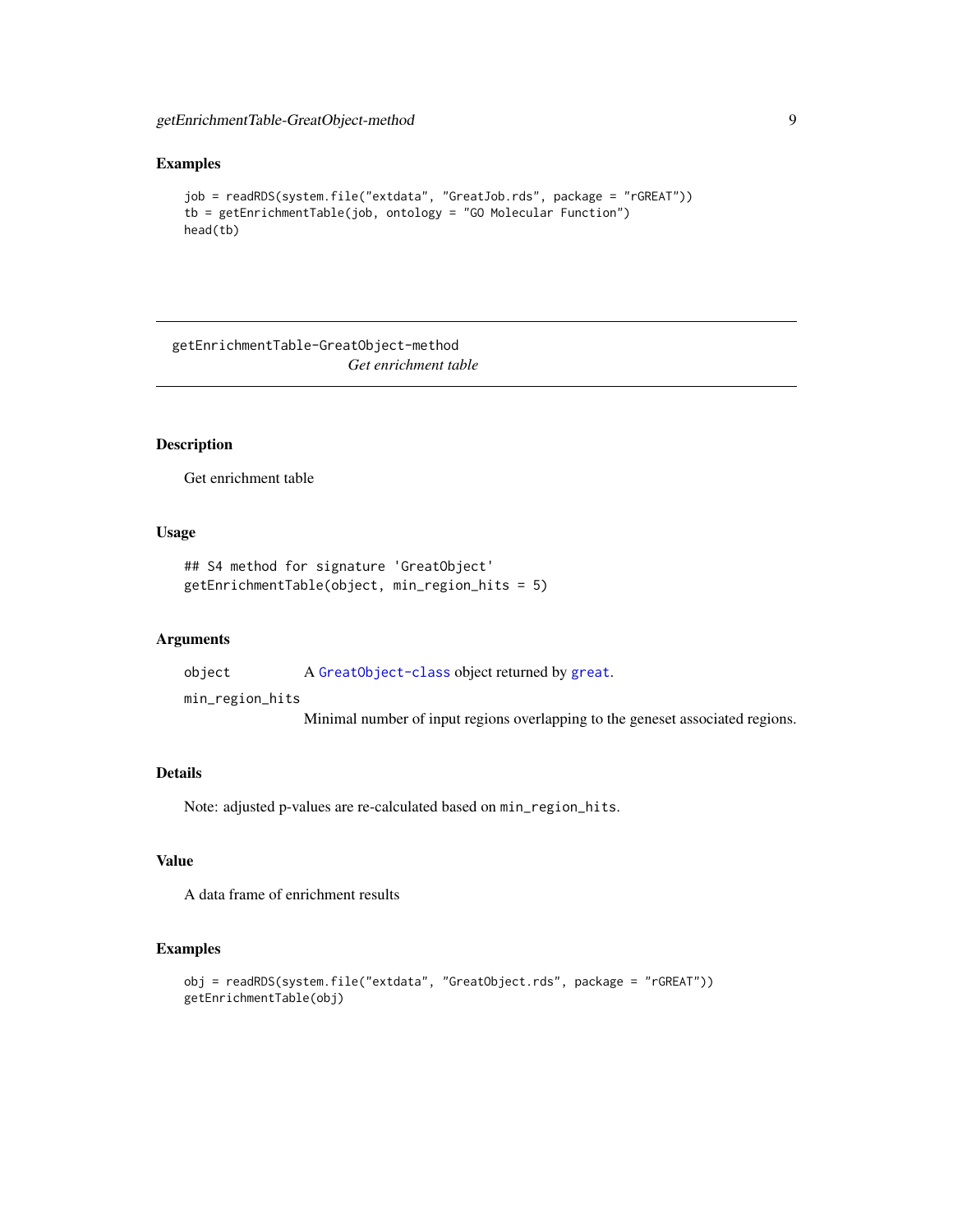<span id="page-9-0"></span>getEnrichmentTables-dispatch

*Method dispatch page for getEnrichmentTables*

### <span id="page-9-1"></span>Description

Method dispatch page for getEnrichmentTables.

# Dispatch

getEnrichmentTables can be dispatched on following classes:

- [getEnrichmentTables,GreatJob-method](#page-0-0), [GreatJob-class](#page-20-1) class method
- [getEnrichmentTables,GreatObject-method](#page-0-0), [GreatObject-class](#page-22-1) class method

#### Examples

# no example NULL

getEnrichmentTables-GreatJob-method *Get enrichment tables from GREAT web server*

# Description

Get enrichment tables from GREAT web server

#### Usage

```
## S4 method for signature 'GreatJob'
getEnrichmentTables(object, ontology = NULL, category = "GO",
   request_interval = 10, max_tries = 100, download_by = c("json", "tsv"),
   verbose = TRUE)
```
#### Arguments

| object   | A Great Job-class object returned by submit Great Job.                                                                           |
|----------|----------------------------------------------------------------------------------------------------------------------------------|
| ontology | Ontology names. Valid values are in available Ontologies, ontology is prior<br>to category argument.                             |
| category | Pre-defined ontology categories. One category can contain more than one on-<br>tologies. Valid values are in availableCategories |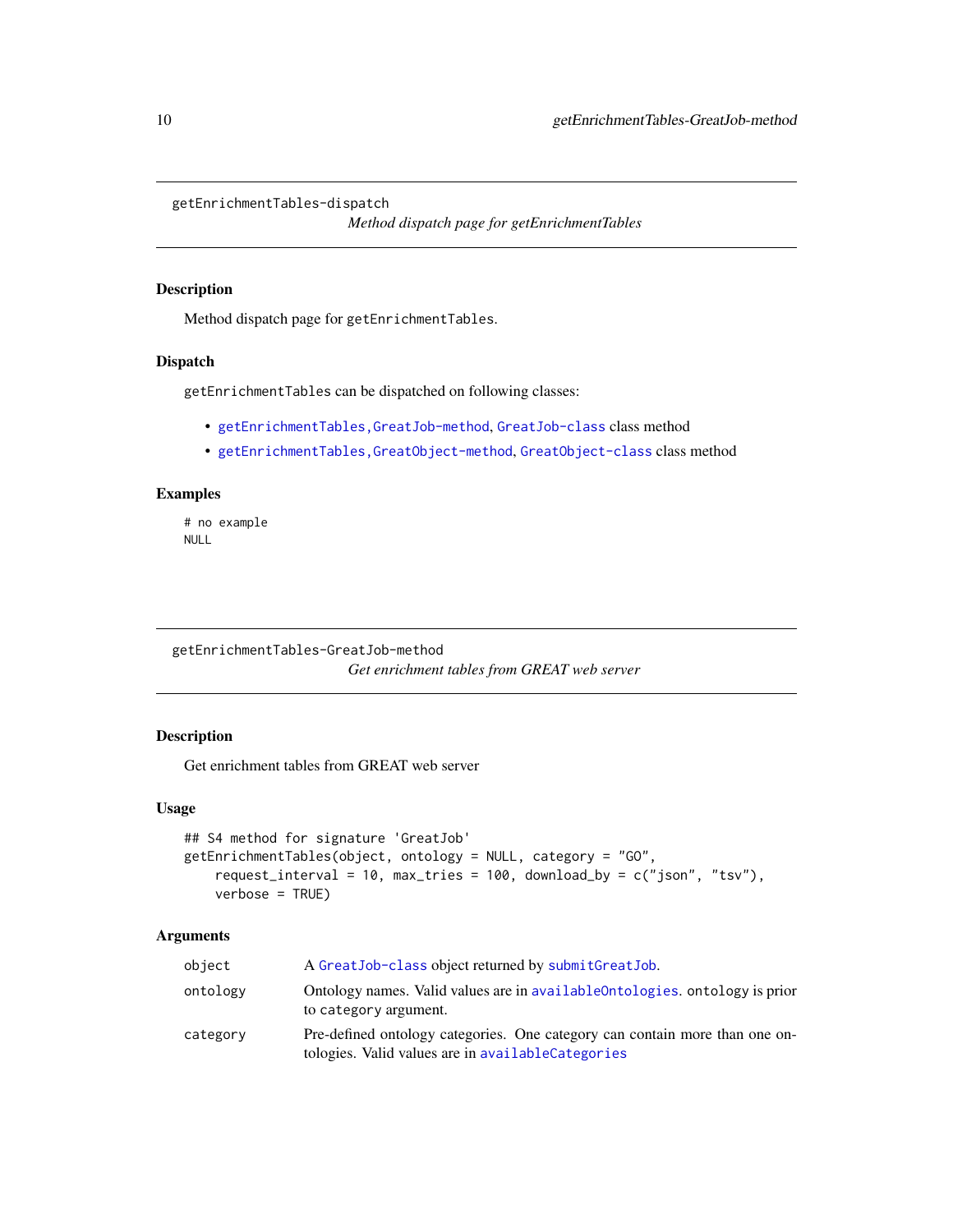<span id="page-10-0"></span>

| request_interval |                                                                |  |
|------------------|----------------------------------------------------------------|--|
|                  | Time interval for two requests. Default is 300 seconds.        |  |
| max_tries        | Maximal times for automatically reconnecting GREAT web server. |  |
| download_by      | Internally used.                                               |  |
| verbose          | Whether to print messages.                                     |  |

# Value

The structure of the data frames are same as the tables available on GREAT website.

# See

[availableOntologies](#page-2-2), [availableCategories](#page-2-1)

# Author(s)

Zuguang gu <z.gu@dkfz.de>

# Examples

```
job = readRDS(system.file("extdata", "GreatJob.rds", package = "rGREAT"))
tbl = getEnrichmentTables(job)
names(tbl)
head(tbl[[1]])
job
tbl = getEnrichmentTables(job, ontology = "GO Molecular Function")
tbl = getEnrichmentTables(job, category = "GO")
```
getEnrichmentTables-GreatObject-method *Get enrichment table*

### Description

Get enrichment table

# Usage

```
## S4 method for signature 'GreatObject'
getEnrichmentTables(object, ...)
```
#### Arguments

| object | A Great Object-class object returned by great.        |
|--------|-------------------------------------------------------|
| .      | All passed to getEnrichmentTable, GreatObject-method. |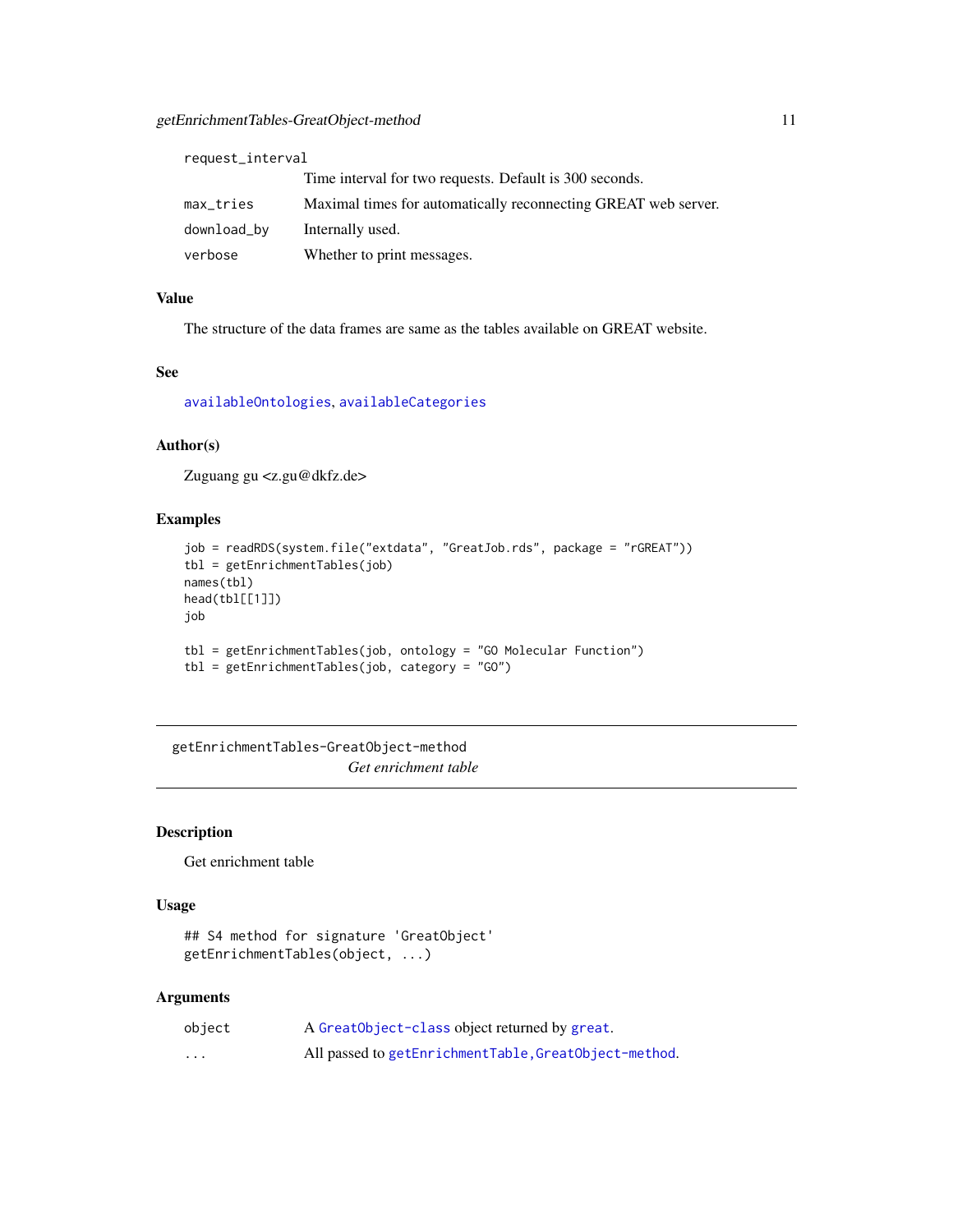# <span id="page-11-0"></span>Details

Please use [getEnrichmentTable,GreatObject-method](#page-0-0) directly.

# Value

A data frame of enrichment results

# Examples

# There is no example NULL

# <span id="page-11-1"></span>getGapFromUCSC *Get gap regions from UCSC*

# Description

Get gap regions from UCSC

# Usage

```
getGapFromUCSC(genome, seqnames = NULL)
```
# Arguments

| genome   | $UCSC$ genome, such as "hg $19$ ". |
|----------|------------------------------------|
| segnames | A vector of chromosome names.      |

# Value

A [GRanges](#page-0-0) object.

# Examples

getGapFromUCSC("hg19")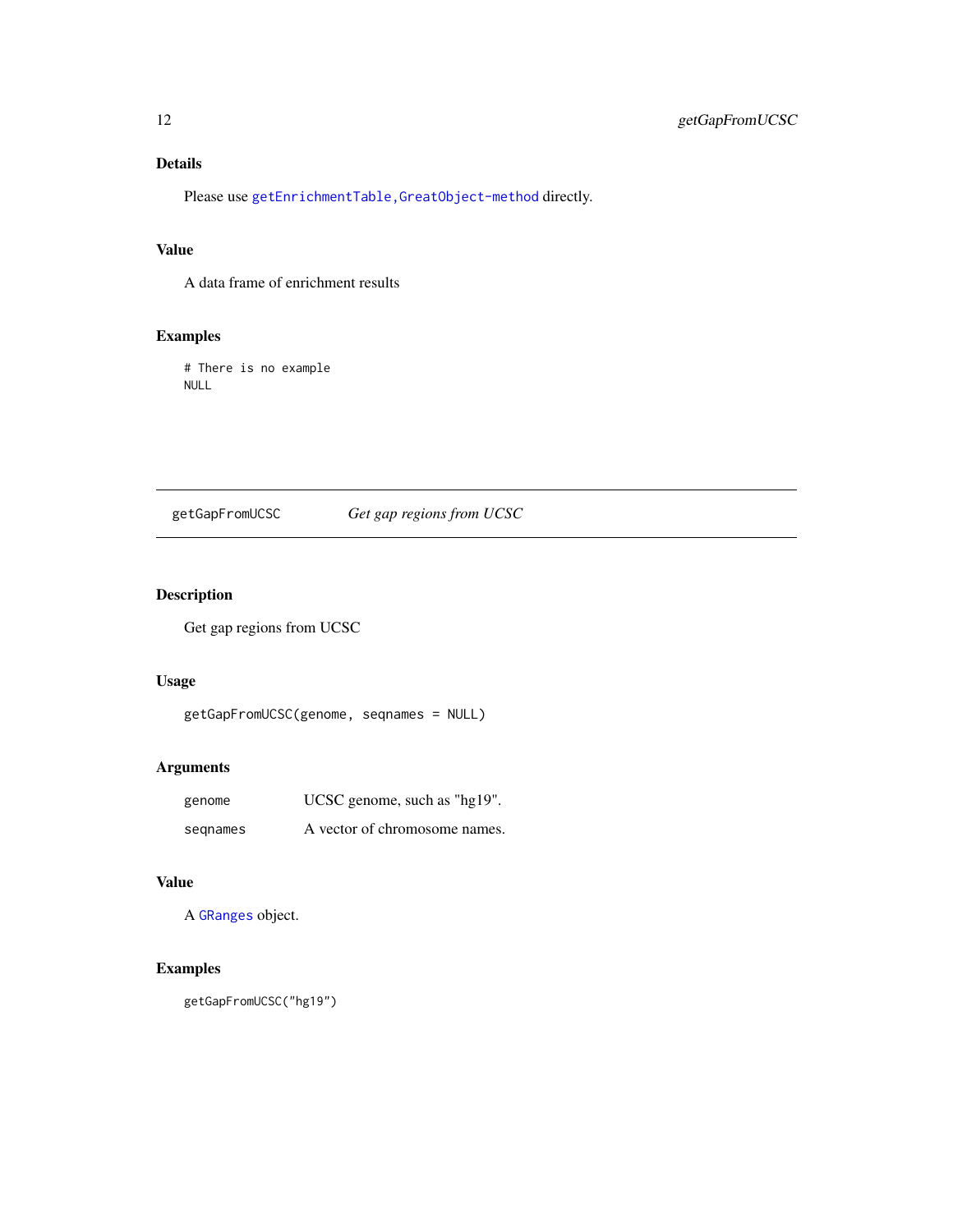<span id="page-12-0"></span>getGenesFromGencode *Get Gencode genes*

# Description

Get Gencode genes

# Usage

getGenesFromGencode(version)

# Arguments

version Gencode version, e.g. v19 for human, vM21 for mouse.

### Details

Only the protein coding genes.

## Value

A [GRanges](#page-0-0) object.

# Examples

# There is no example NULL

getGREATDefaultTSS *Get built-in TSS from GREAT*

# Description

Get built-in TSS from GREAT

### Usage

```
getGREATDefaultTSS(genome)
```
# Arguments

genome Only support "hg19", "hg38", "mm10", "mm9". Files are downloaded from [https://great-help.atlassian.net/wiki/spaces/GREAT/pages/655445/](https://great-help.atlassian.net/wiki/spaces/GREAT/pages/655445/Genes) [Genes](https://great-help.atlassian.net/wiki/spaces/GREAT/pages/655445/Genes) .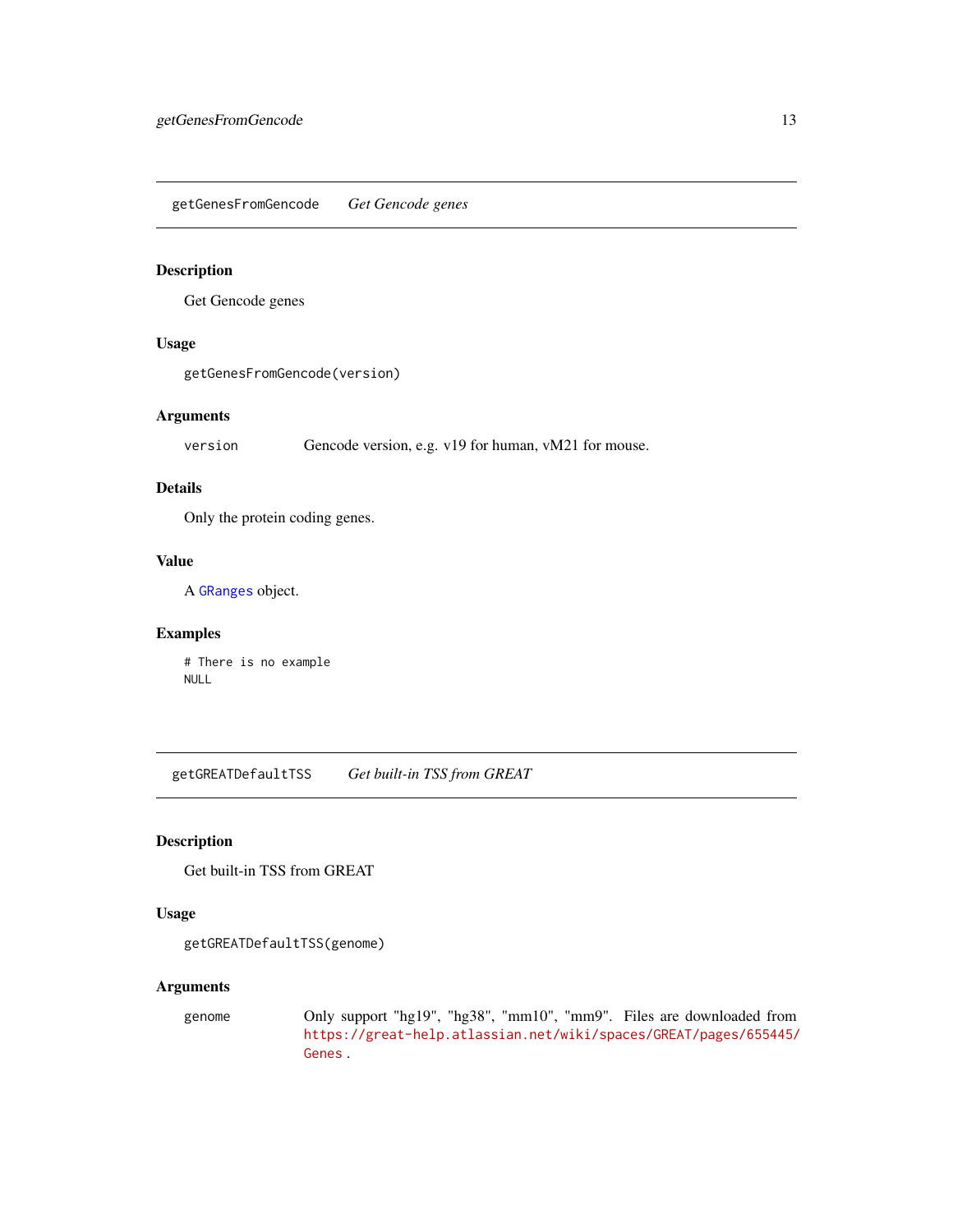# Value

A [GRanges](#page-0-0) object.

# Examples

# There is no example NULL

getRefSeqGenesFromUCSC

*Get RefSeq genes from UCSC*

# Description

Get RefSeq genes from UCSC

# Usage

```
getRefSeqGenesFromUCSC(genome, subset = c("RefSeqSelect", "RefSeqCurated"))
```
# Arguments

| genome | UCSC genome, such as " $hg19"$ .                                                                     |
|--------|------------------------------------------------------------------------------------------------------|
| subset | Subset of RefSeq genes. See https://genome.ucsc.edu/cgi-bin/hgTrackUi?<br>db=hg38&g=refSeqComposite. |

# Value

A [GenomicRanges](#page-0-0) object.

# Examples

# There is no example NULL

<span id="page-13-0"></span>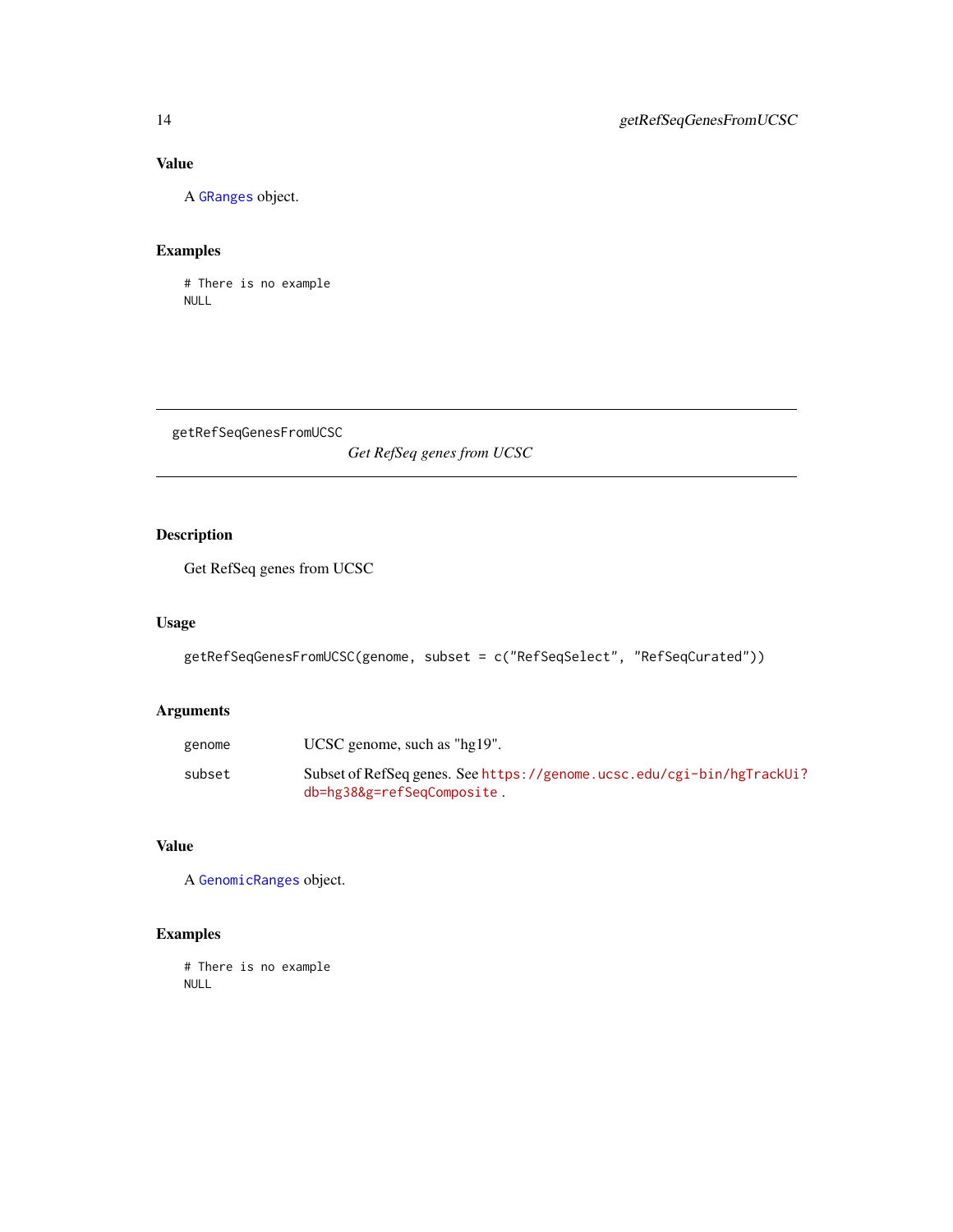<span id="page-14-0"></span>getRegionGeneAssociations-dispatch

*Method dispatch page for getRegionGeneAssociations*

# Description

Method dispatch page for getRegionGeneAssociations.

# Dispatch

getRegionGeneAssociations can be dispatched on following classes:

- [getRegionGeneAssociations,GreatObject-method](#page-0-0), [GreatObject-class](#page-22-1) class method
- [getRegionGeneAssociations,GreatJob-method](#page-0-0), [GreatJob-class](#page-20-1) class method

# Examples

# no example NULL

getRegionGeneAssociations-GreatJob-method *Get region-gene associations*

# Description

Get region-gene associations

#### Usage

```
## S4 method for signature 'GreatJob'
getRegionGeneAssociations(object, ontology = NULL, term_id = NULL,
   request_interval = 10, max_tries = 100, verbose = great_opt$verbose)
```
#### Arguments

| object           | A Great Job-class object returned by submit Great Job.         |
|------------------|----------------------------------------------------------------|
| ontology         | ontology name                                                  |
| term_id          | Term id in the selected ontology.                              |
| request_interval |                                                                |
|                  | Time interval for two requests. Default is 300 seconds.        |
| max_tries        | Maximal times for automatically reconnecting GREAT web server. |
| verbose          | Whether to show messages.                                      |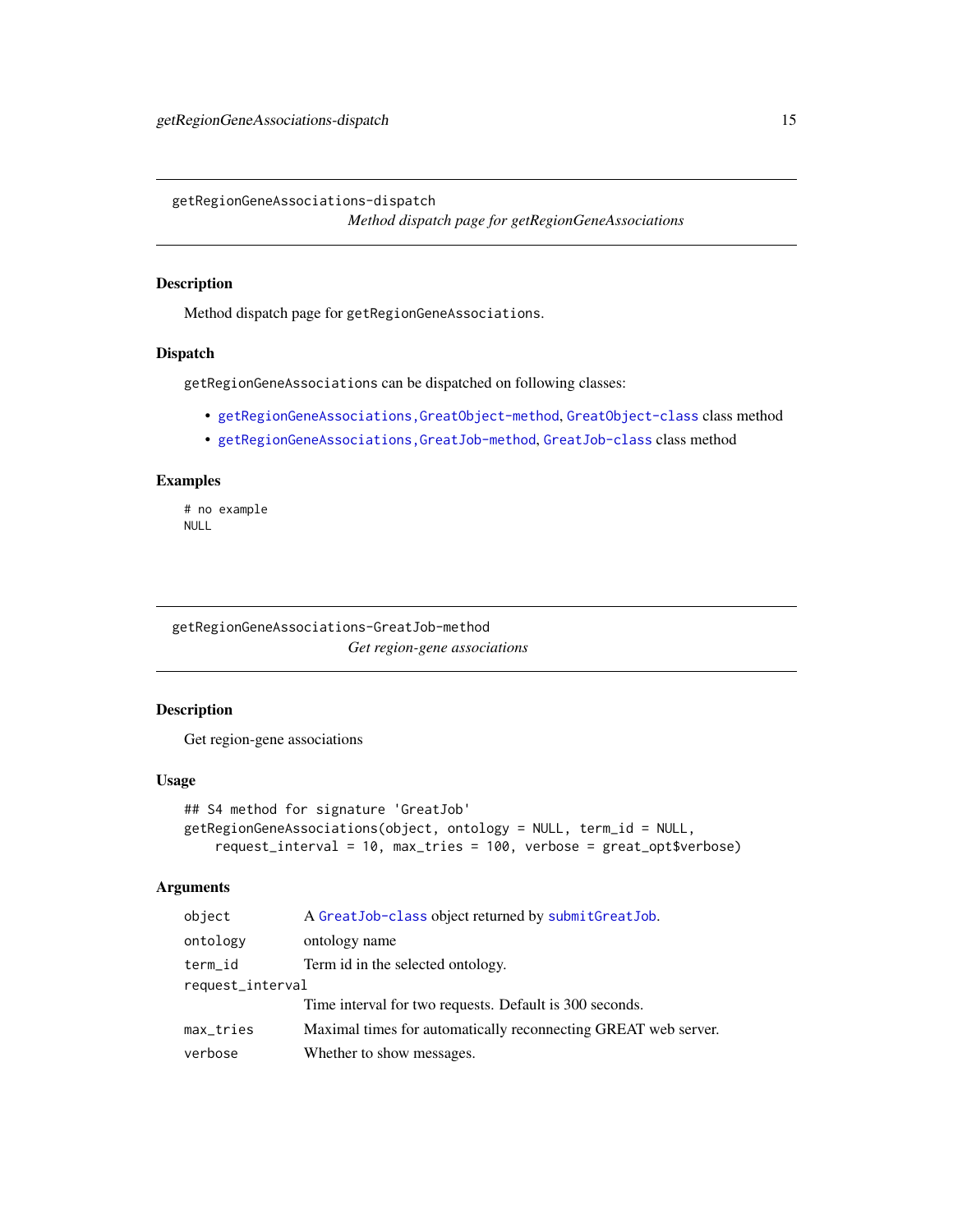# <span id="page-15-0"></span>Value

A [GRanges](#page-0-0) object. Please the two meta columns are in formats of CharacterList and IntegerList because a region may associate to multiple genes.

Please note, the distance is from the middle points of input regions to TSS.

# Author(s)

Zuguang gu <z.gu@dkfz.de>

### Examples

```
job = readRDS(system.file("extdata", "GreatJob.rds", package = "rGREAT"))
gr = getRegionGeneAssociations(job)
gr
```
getRegionGeneAssociations-GreatObject-method *Get region-gene associations*

# Description

Get region-gene associations

# Usage

```
## S4 method for signature 'GreatObject'
getRegionGeneAssociations(object, term_id = NULL, by_middle_points = FALSE,
   use_symbols = TRUE)
```
### Arguments

| object           | A Great Object-class object returned by great.                                |
|------------------|-------------------------------------------------------------------------------|
| term id          | Term ID.                                                                      |
| by_middle_points |                                                                               |
|                  | Whether the distances are calculated from the middle points of input regions? |
| use_symbols      | Whether to use gene symbols                                                   |

# Value

A [GRanges](#page-0-0) object. Please the two meta columns are in formats of CharacterList and IntegerList because a region may associate to multiple genes.

# Examples

```
obj = readRDS(system.file("extdata", "GreatObject.rds", package = "rGREAT"))
getRegionGeneAssociations(obj)
```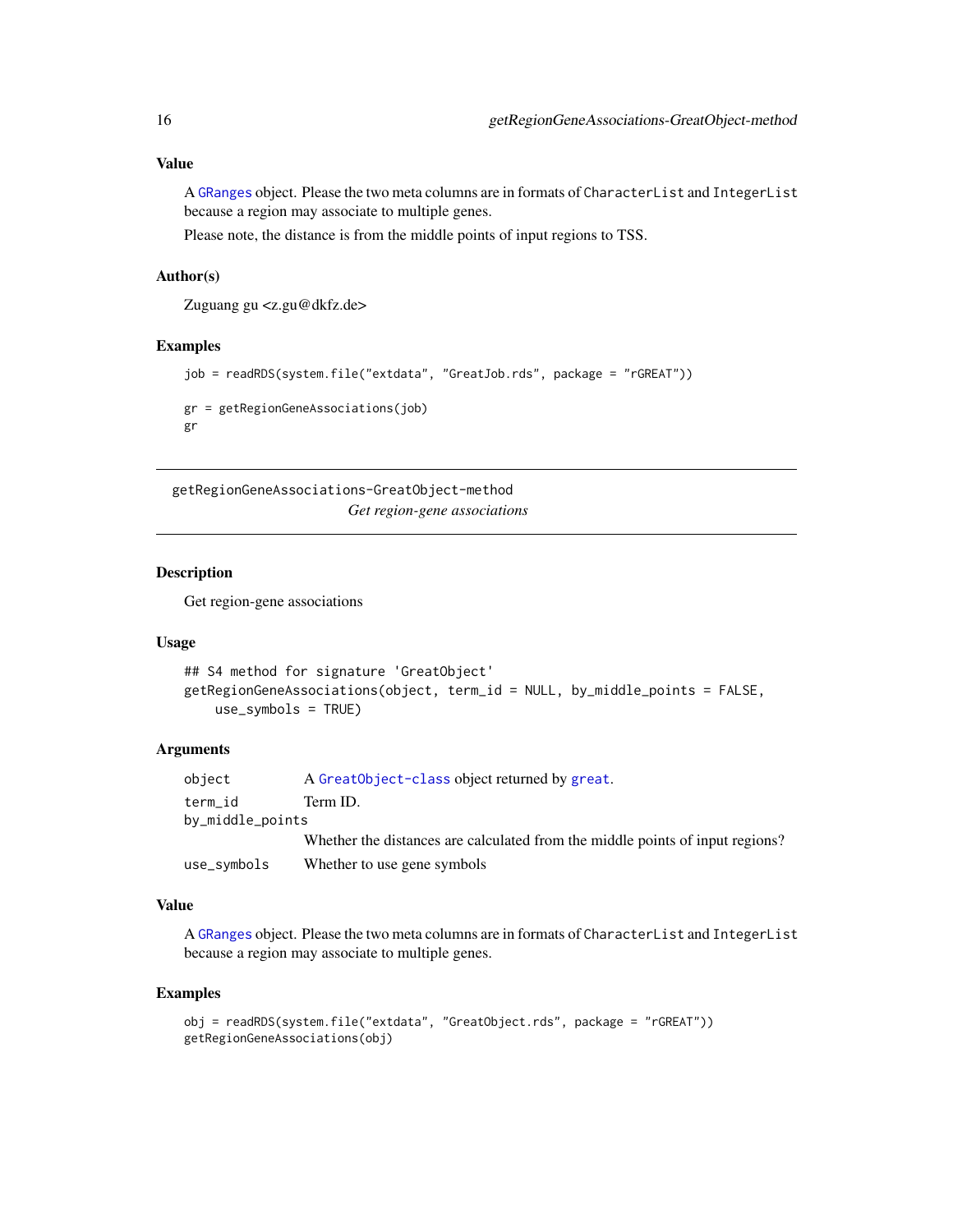<span id="page-16-2"></span><span id="page-16-0"></span>

# Description

Get the internally used TSS

# Usage

getTSS(tss\_source, biomart\_dataset = NULL)

# Arguments

tss\_source The same format as in [great](#page-16-1). biomart\_dataset The same format as in [great](#page-16-1).

### Value

A [GRanges](#page-0-0) object.

# Examples

# There is no example NULL

<span id="page-16-1"></span>great *Perform GREAT analysis*

# Description

Perform GREAT analysis

# Usage

```
great(gr, gene_sets, tss_source, biomart_dataset = NULL,
    min_gene_set_size = 5, mode = "basalPlusExt", basal_upstream = 5000,
   basal_downstream = 1000, extension = 1000000,
    extended_tss = NULL, background = NULL, exclude = "gap",
    verbose = great_opt$verbose)
```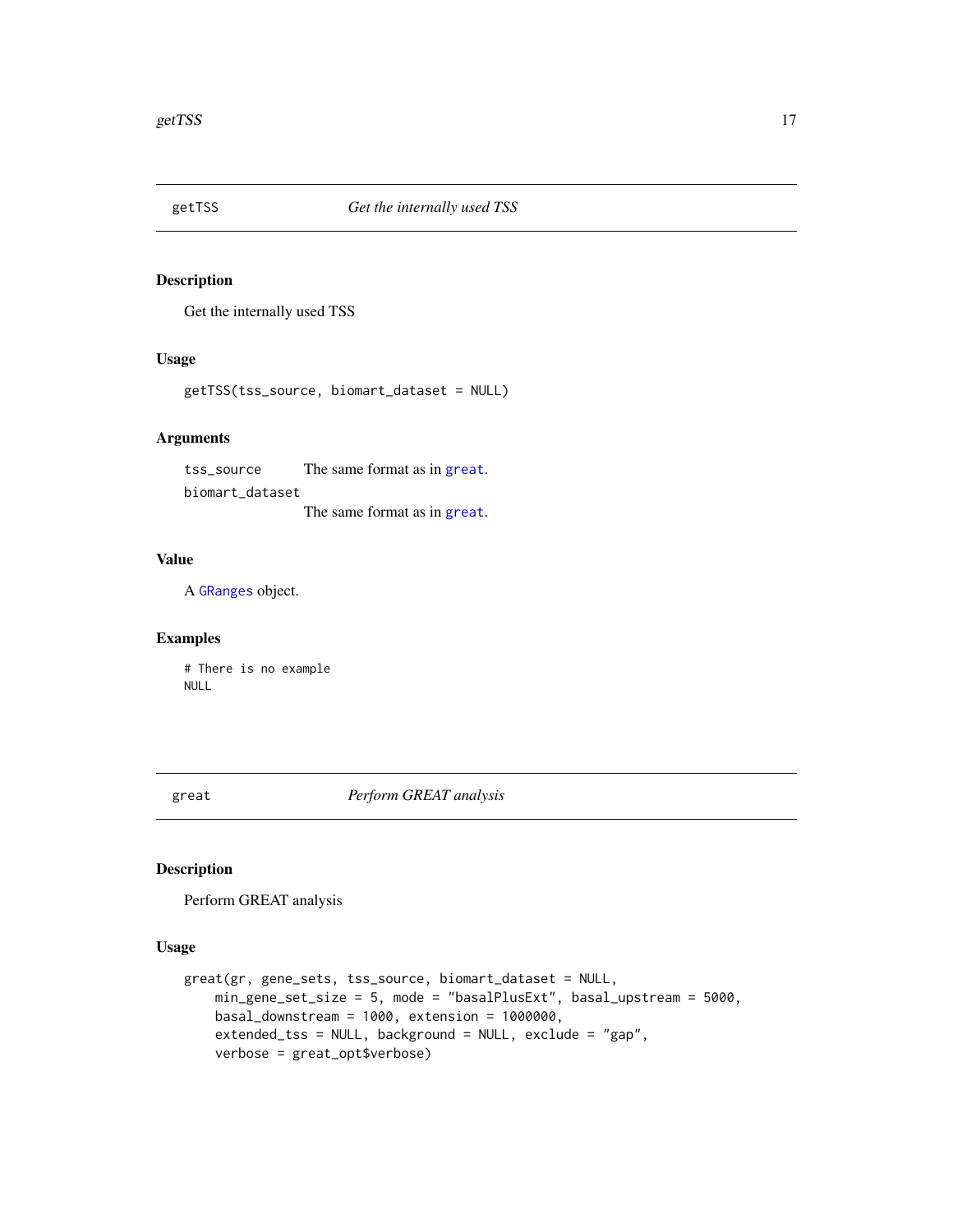# <span id="page-17-0"></span>Arguments

| gr                            | A GRanges object. This is the input regions. It is important to keep consistent<br>for the chromosome names of the input regions and the internal TSS regions.<br>Use getTSS to see the format of internal TSS regions.                                                                         |
|-------------------------------|-------------------------------------------------------------------------------------------------------------------------------------------------------------------------------------------------------------------------------------------------------------------------------------------------|
| gene_sets                     | A single string of defautly supported gene sets collections (see the full list in<br>"Genesets" section), or a named list of vectors where each vector correspond to<br>a gene set.                                                                                                             |
| tss_source<br>biomart_dataset | Source of TSS. See "TSS" section.                                                                                                                                                                                                                                                               |
|                               | The value should be in rGREAT::: BIOMART[, 1]. Or you can find it on https:<br>//jokergoo.github.io/rGREAT_genesets/.                                                                                                                                                                           |
| min_gene_set_size             |                                                                                                                                                                                                                                                                                                 |
|                               | Minimal size of gene sets.                                                                                                                                                                                                                                                                      |
| mode                          | The mode to extend genes. Value should be one of 'basalPlusExt', 'twoClosest'<br>and 'oneClosest'. See extendTSS for details.                                                                                                                                                                   |
|                               | basal_upstream In 'basalPlusExt' mode, number of base pairs extending to the upstream of TSS<br>to form the basal domains.                                                                                                                                                                      |
| basal_downstream              |                                                                                                                                                                                                                                                                                                 |
|                               | In 'basalPlusExt' mode, number of base pairs extending to the downstream of<br>TSS to form the basal domains.                                                                                                                                                                                   |
| extension                     | Extensions from the basal domains.                                                                                                                                                                                                                                                              |
| extended_tss                  | If your organism is not defaultly supported, you can first prepare one by extendTSSFromDataFrame<br>or extendTSS, and set the object to this argument. Please see more examples in<br>the vignette.                                                                                             |
| background                    | Background regions. The value can also be a vector of chromosome names.                                                                                                                                                                                                                         |
| exclude                       | Regions that are excluded from analysis such as gap regions (which can be get<br>by getGapFromUCSC). The value can also be a vector of chromosome names. It<br>also allows a special character value "gap" so that gap regions for corresponding<br>organism will be removed from the analysis. |
| verbose                       | Whether to print messages.                                                                                                                                                                                                                                                                      |

# Details

When background or exclude is set, the analysis is restricted in the background regions, still by using Binomial method. Note this is different from the original GREAT method which uses Fisher's exact test if background regions is set. See [submitGreatJob](#page-32-1) for explanations.

By default, gap regions are excluded from the analysis.

# Value

A [GreatObject-class](#page-22-1) object. The following methods can be applied on it:

- [getEnrichmentTable,GreatObject-method](#page-0-0) to retrieve the result table.
- [getRegionGeneAssociations,GreatObject-method](#page-0-0) to get the associations between input regions and genes.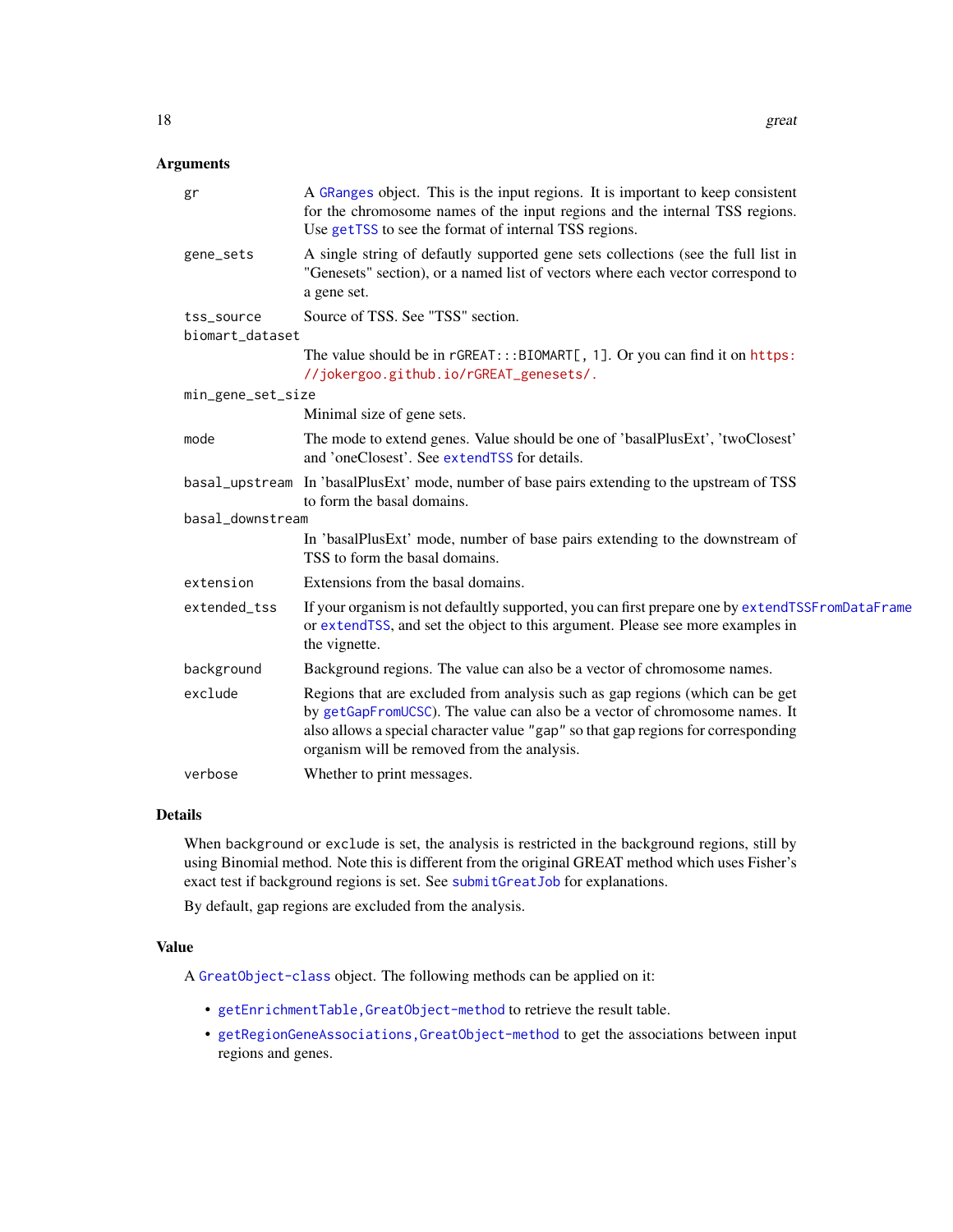#### great the contract of the contract of the contract of the contract of the contract of the contract of the contract of the contract of the contract of the contract of the contract of the contract of the contract of the cont

- [plotRegionGeneAssociations,GreatObject-method](#page-0-0) to plot the associations bewteen input regions and genes.
- [shinyReport,GreatObject-method](#page-0-0) to view the results by a shiny application.

# Tss

rGREAT supports TSS from many organisms. The value of tss\_source should be encoded in a special format:

- Name of TxDb. \* packages. Supported packages are in rGREAT::: BIOC\_ANNO\_PKGS\$txdb.
- Genome version of the organism, e.g. "hg19". Then the corresponding TxDb will be used.
- In a format of RefSeqCurated:\$genome where \$genome is the genome version of an organism, such as hg19. RefSeqCurated subset will be used.
- In a format of RefSeqSelect:\$genome where \$genome is the genome version of an organism, such as hg19. RefSeqSelect subset will be used.
- In a format of Gencode\_v\$version where \$version is gencode version, such as 19 (for human) or M21 for mouse. Gencode protein coding genes will be used.
- In a format of GREAT:\$genome, where \$genome can only be mm9, mm10, hg19, hg38. The TSS from GREAT will be used.

#### **Genesets**

rGREAT supports the following built-in GO gene sets for all organisms (note "GO:" can be omitted):

"GO:BP": Biological Process, from GO.db package.

"GO:CC": Cellular Component, from GO.db package.

"GO:MP": Molecular Function, from GO.db pacakge.

rGREAT also supports built-in gene sets collections from MSigDB (note this is only for human, "msigdb:" can be omitted):

"msigdb:H" Hallmark gene sets.

"msigdb:C1" Positional gene sets.

"msigdb:C2" Curated gene sets.

"msigdb:C2:CGP" C2 subcategory: chemical and genetic perturbations gene sets.

"msigdb:C2:CP" C2 subcategory: canonical pathways gene sets.

"msigdb:C2:CP:BIOCARTA" C2 subcategory: BioCarta subset of CP.

"msigdb:C2:CP:KEGG" C2 subcategory: KEGG subset of CP.

"msigdb:C2:CP:PID" C2 subcategory: PID subset of CP.

"msigdb:C2:CP:REACTOME" C2 subcategory: REACTOME subset of CP.

"msigdb:C2:CP:WIKIPATHWAYS" C2 subcategory: WIKIPATHWAYS subset of CP.

"msigdb:C3" Regulatory target gene sets.

"msigdb:C3:MIR:MIRDB" miRDB of microRNA targets gene sets.

"msigdb:C3:MIR:MIR\_LEGACY" MIR\_Legacy of MIRDB.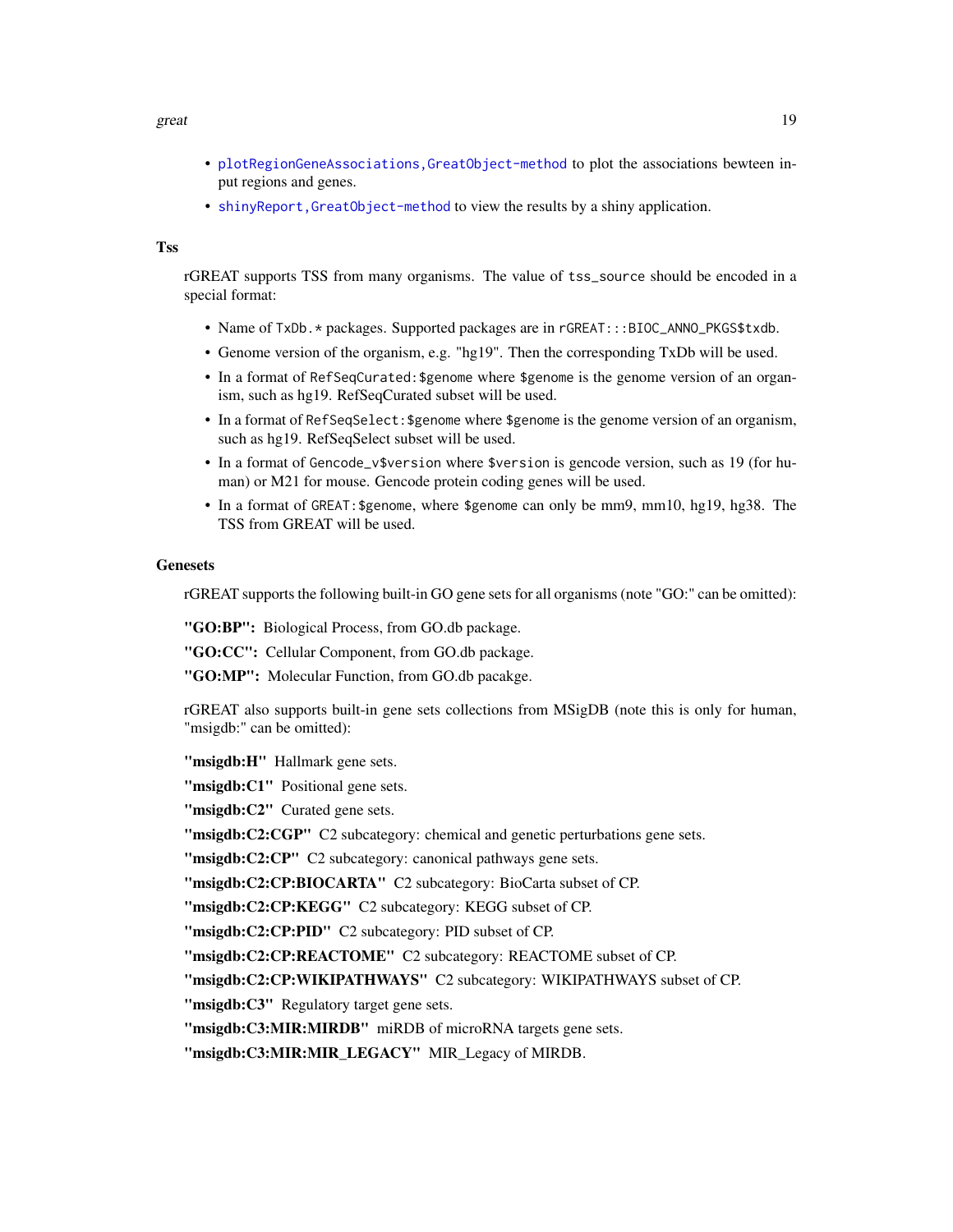"msigdb:C3:TFT:GTRD" GTRD transcription factor targets gene sets.

### "msigdb:C3:TFT:TFT\_LEGACY" TFT\_Legacy.

"msigdb:C4" Computational gene sets.

"msigdb:C4:CGN" C4 subcategory: cancer gene neighborhoods gene sets.

"msigdb:C4:CM" C4 subcategory: cancer modules gene sets.

"msigdb:C5" Ontology gene sets.

"msigdb:C5:GO:BP" C5 subcategory: BP subset.

"msigdb:C5:GO:CC" C5 subcategory: CC subset.

"msigdb:C5:GO:MF" C5 subcategory: MF subset.

"msigdb:C5:HPO" C5 subcategory: human phenotype ontology gene sets.

"msigdb:C6" Oncogenic signature gene sets.

"msigdb:C7" Immunologic signature gene sets.

"msigdb:C7:IMMUNESIGDB" ImmuneSigDB subset of C7.

"msigdb:C7:VAX" C7 subcategory: vaccine response gene sets.

"msigdb:C8" Cell type signature gene sets.

If the defaultly supported TxDb is used, Entrez gene ID is always used as the main gene ID. If you provide a self-defined gene\_sets or extended\_tss, you need to make sure they two have the same gene ID types.

# Biomart

rGREAT supports a large number of organisms of which the information is retrieved from Ensembl BioMart. The name of a BioMart dataset can be assigned to argument biomart\_dataset. All supported organisms can be found from [https://jokergoo.github.io/rGREAT\\_genesets](https://jokergoo.github.io/rGREAT_genesets) .

#### Examples

```
if(FALSE) {
gr = randomRegion (genome = "hg19")res = great(gr, "MSigDB:H", "txdb:hg19")
res = great(gr, "MSigDB:H", "TxDb.Hsapiens.UCSC.hg19.knownGene")
res = great(gr, "MSigDB:H", "RefSeq:hg19")
res = great(gr, "MSigDB:H", "GREAT:hg19")
res = great(gr, "MSigDB:H", "Gencode_v19")
}
```
20 great control and the control of the control of the control of the control of the control of the control of the control of the control of the control of the control of the control of the control of the control of the co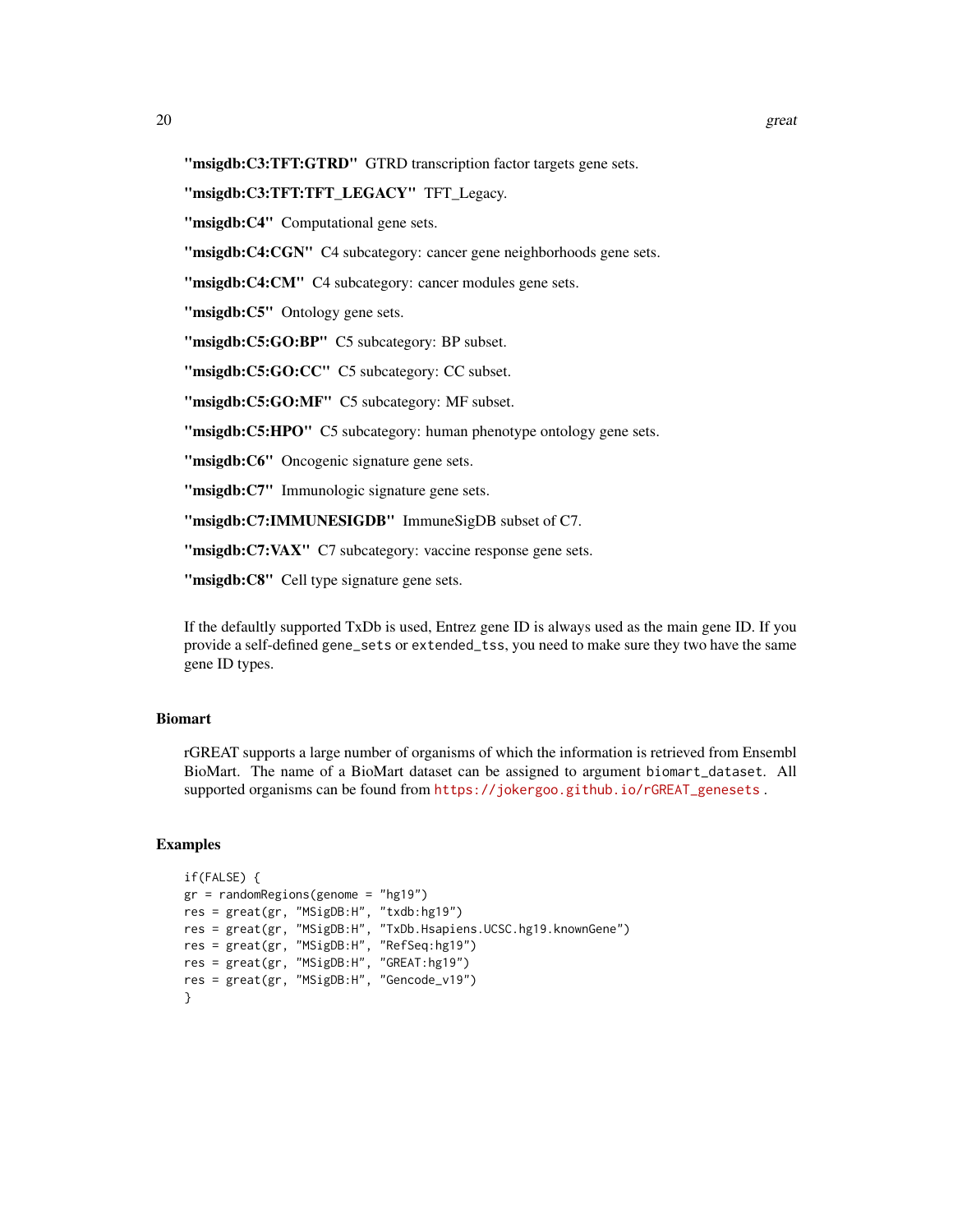<span id="page-20-0"></span>

# Description

Constructor method for GreatJob class

### Usage

GreatJob(...)

#### Arguments

... arguments.

#### Details

There is no public constructor method for the [GreatJob-class](#page-20-1).

#### Value

No value is returned.

# Author(s)

Zuguang Gu <z.gu@dkfz.de>

#### Examples

# There is no example NULL

<span id="page-20-1"></span>GreatJob-class *Class to store and retrieve GREAT results*

# Description

Class to store and retrieve GREAT results

#### Details

After submitting request to GREAT server, the generated results will be available on GREAT server for some time. The GreatJob-class is defined to store parameters that user has set and result tables what were retrieved from GREAT server.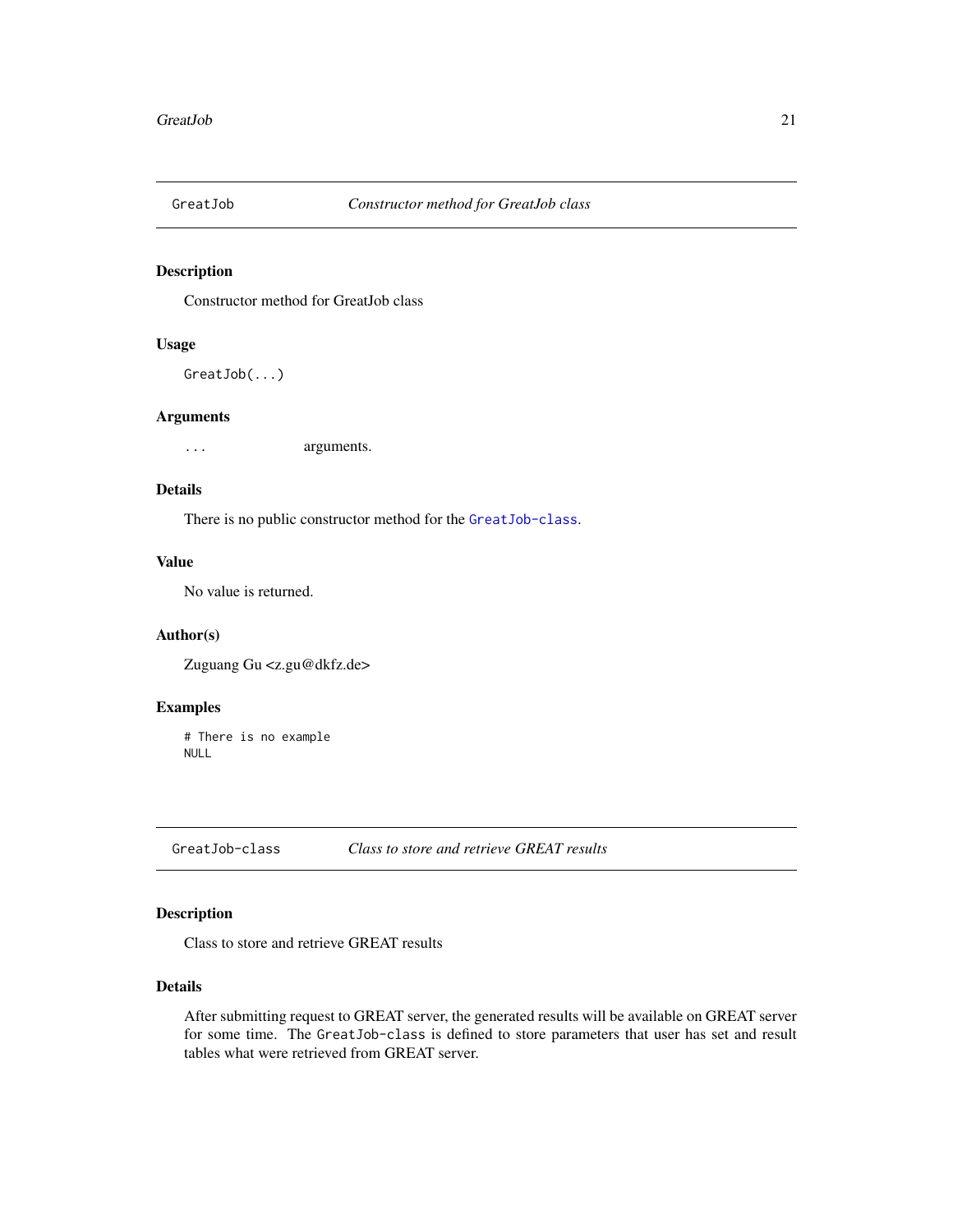### <span id="page-21-0"></span>**Constructor**

Users don't need to construct by hand, [submitGreatJob](#page-32-1) is used to generate a GreatJob-class instance.

### **Workflow**

After submitting request to GREAT server, users can perform following steps:

- [getEnrichmentTables,GreatJob-method](#page-0-0) to get enrichment tables for selected ontologies catalogues.
- [plotRegionGeneAssociations,GreatJob-method](#page-0-0) to plot associations between regions and genes
- [getRegionGeneAssociations,GreatJob-method](#page-0-0) to get a [GRanges](#page-0-0) object which contains associations bewteen regions and genes.
- [shinyReport,GreatJob-method](#page-0-0) to view the results by a shiny application.

# Author(s)

Zuguang gu <z.gu@dkfz.de>

#### Examples

# There is no example NULL

GreatObject *Constructor method for GreatObject class*

# Description

Constructor method for GreatObject class

#### Usage

GreatObject(...)

#### Arguments

... arguments.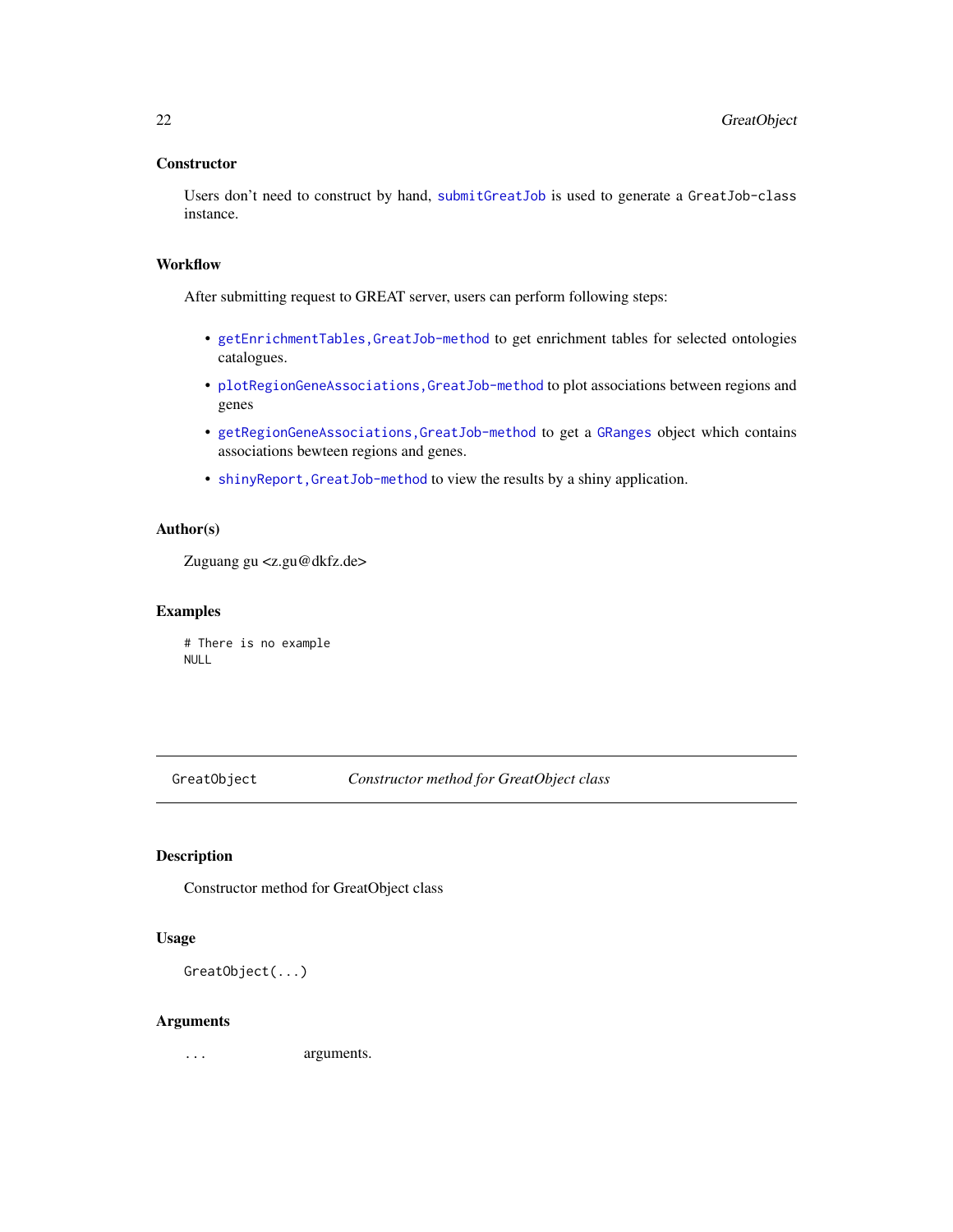# <span id="page-22-0"></span>GreatObject-class 23

# Details

There are following methods that can be applied on [GreatObject-class](#page-22-1) object:

- [getEnrichmentTable,GreatObject-method](#page-0-0) to retrieve the result table.
- [getRegionGeneAssociations,GreatObject-method](#page-0-0) to get the associations between input regions and genes.
- [plotRegionGeneAssociations,GreatObject-method](#page-0-0) to plot the associations bewteen input regions and genes.
- [shinyReport,GreatObject-method](#page-0-0) to view the results by a shiny application.

# Value

No value is returned.

# Author(s)

Zuguang Gu <z.gu@dkfz.de>

### Examples

# There is no example NULL

<span id="page-22-1"></span>GreatObject-class *Class for local GREAT analysis*

### Description

Class for local GREAT analysis

# Details

[great](#page-16-1) returns A [GreatObject-class](#page-22-1) object.

### Examples

# There is no example NULL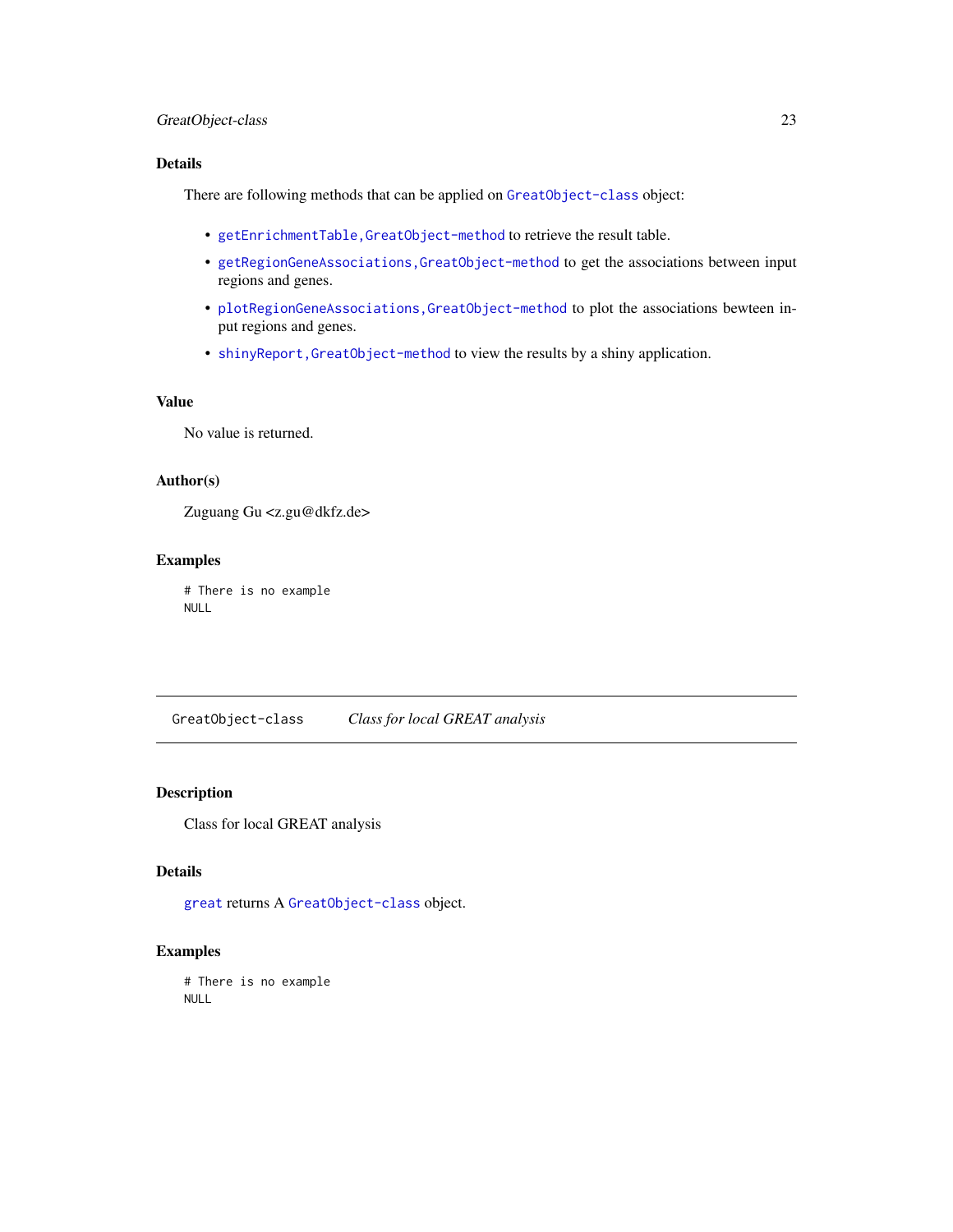<span id="page-23-0"></span>

#### Description

Global parameters for rGREAT

# Usage

```
great_opt(..., RESET = FALSE, READ.ONLY = NULL, LOCAL = FALSE, ADD = FALSE)
```
# Arguments

| $\cdot$ $\cdot$ $\cdot$ | Arguments for the parameters, see "details" section |
|-------------------------|-----------------------------------------------------|
| <b>RESET</b>            | Reset to default values.                            |
| READ, ONLY              | Please ignore.                                      |
| LOCAL                   | Pllease ignore.                                     |
| ADD                     | Please ignore.                                      |

# Details

There are following parameters:

verbose Whether to show messages.

# Examples

great\_opt

plotRegionGeneAssociationGraphs-GreatJob-method *Plot region-gene associations*

# Description

Plot region-gene associations

#### Usage

## S4 method for signature 'GreatJob' plotRegionGeneAssociationGraphs(object, ...)

# Arguments

| object | A Great Job-class object returned by submit Great Job.     |
|--------|------------------------------------------------------------|
| .      | All passed to plotRegionGeneAssociations, GreatJob-method. |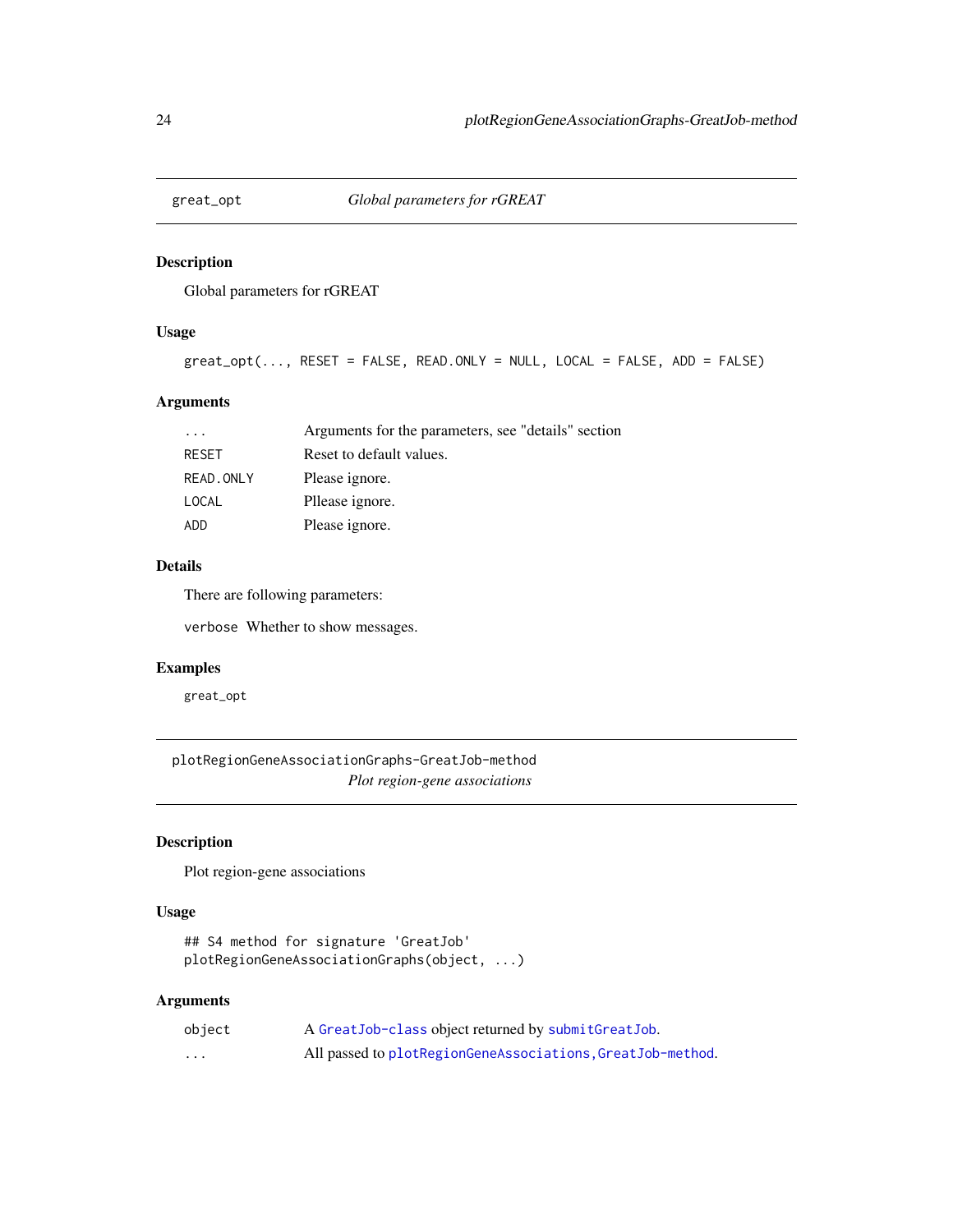### <span id="page-24-0"></span>Details

This function will be removed in the future, please use [plotRegionGeneAssociations,GreatJob-method](#page-0-0) instead.

#### Examples

```
# There is no example
NULL
```
plotRegionGeneAssociations-dispatch *Method dispatch page for plotRegionGeneAssociations*

# Description

Method dispatch page for plotRegionGeneAssociations.

#### Dispatch

plotRegionGeneAssociations can be dispatched on following classes:

- [plotRegionGeneAssociations,GreatJob-method](#page-0-0), [GreatJob-class](#page-20-1) class method
- [plotRegionGeneAssociations,GreatObject-method](#page-0-0), [GreatObject-class](#page-22-1) class method

# Examples

# no example NULL

plotRegionGeneAssociations-GreatJob-method *Plot region-gene associations*

# Description

Plot region-gene associations

#### Usage

```
## S4 method for signature 'GreatJob'
plotRegionGeneAssociations(object, ontology = NULL, term_id = NULL, which_plot = 1:3,
    request_interval = 10, max_tries = 100, verbose = great_opt$verbose)
```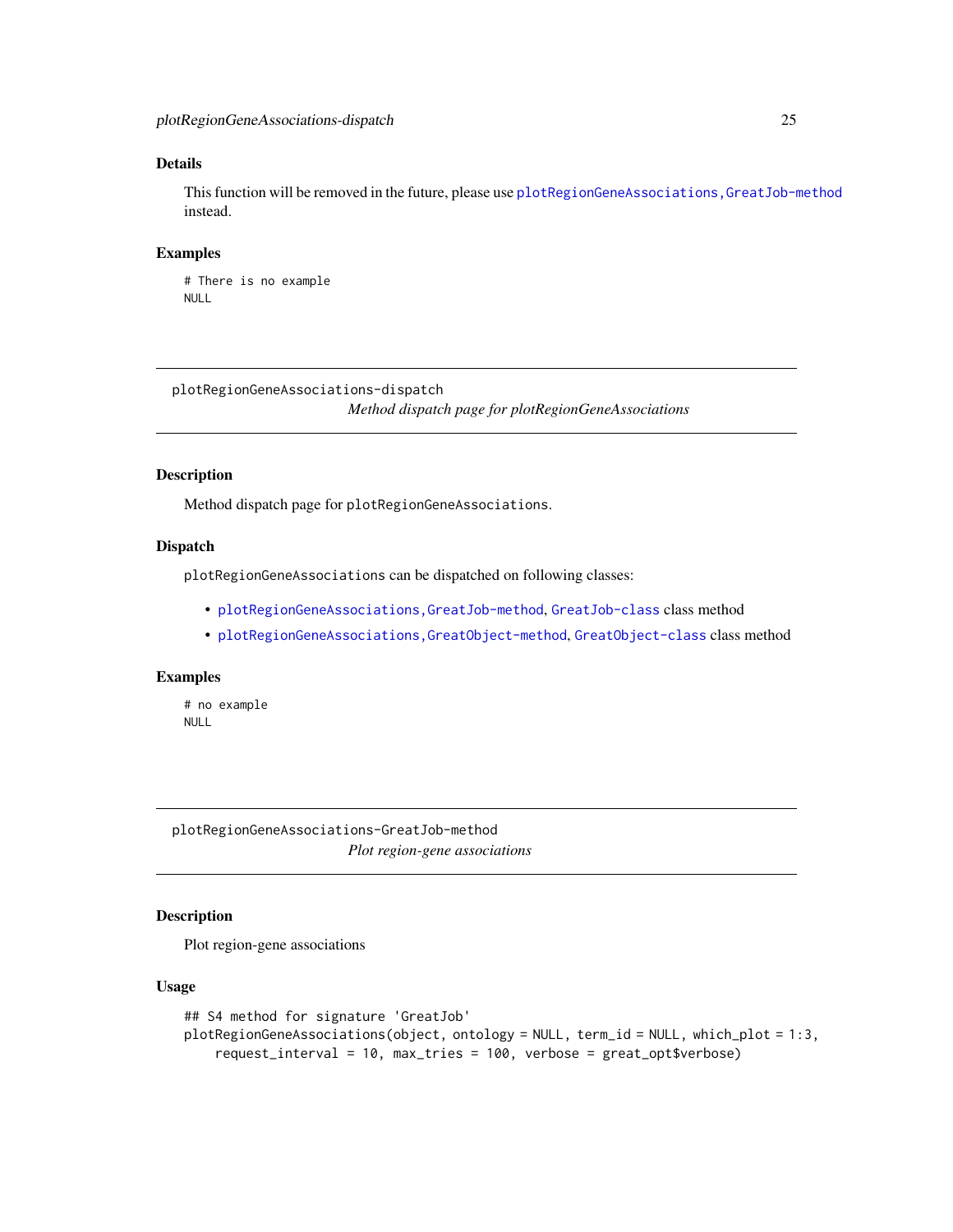### <span id="page-25-0"></span>Arguments

| object           | A Great Job-class object returned by submit Great Job.                                         |  |
|------------------|------------------------------------------------------------------------------------------------|--|
| ontology         | A single ontology names. Valid values are in availableOntologies.                              |  |
| term id          | Term id in the selected ontology                                                               |  |
| which_plot       | Which plots to draw? The value should be in 1, 2, 3. See "Details" section for<br>explanation. |  |
| request_interval |                                                                                                |  |
|                  | Time interval for two requests. Default is 300 seconds.                                        |  |
| max_tries        | Maximal times for automatically reconnecting GREAT web server.                                 |  |
| verbose          | Whether to show messages.                                                                      |  |

### Details

There are following figures:

- Association between regions and genes (which\_plot = 1).
- Distribution of distance to TSS (which\_plot = 2).
- Distribution of absolute distance to TSS (which\_plot = 3).

If ontology and term\_id are set, only regions and genes corresponding to selected ontology term will be used. Valid value for ontology is in [availableOntologies](#page-2-2) and valid value for term\_id is from 'id' column in the table which is returned by [getEnrichmentTables](#page-9-1).

# Author(s)

Zuguang gu <z.gu@dkfz.de>

# Examples

```
job = readRDS(system.file("extdata", "GreatJob.rds", package = "rGREAT"))
```

```
plotRegionGeneAssociations(job)
plotRegionGeneAssociations(job, which_plot = 1)
# Do not use other term_id for this example, or you need to generate a new `job` object.
plotRegionGeneAssociations(job, ontology = "GO Molecular Function",
    term_id = "GO:0004984")
```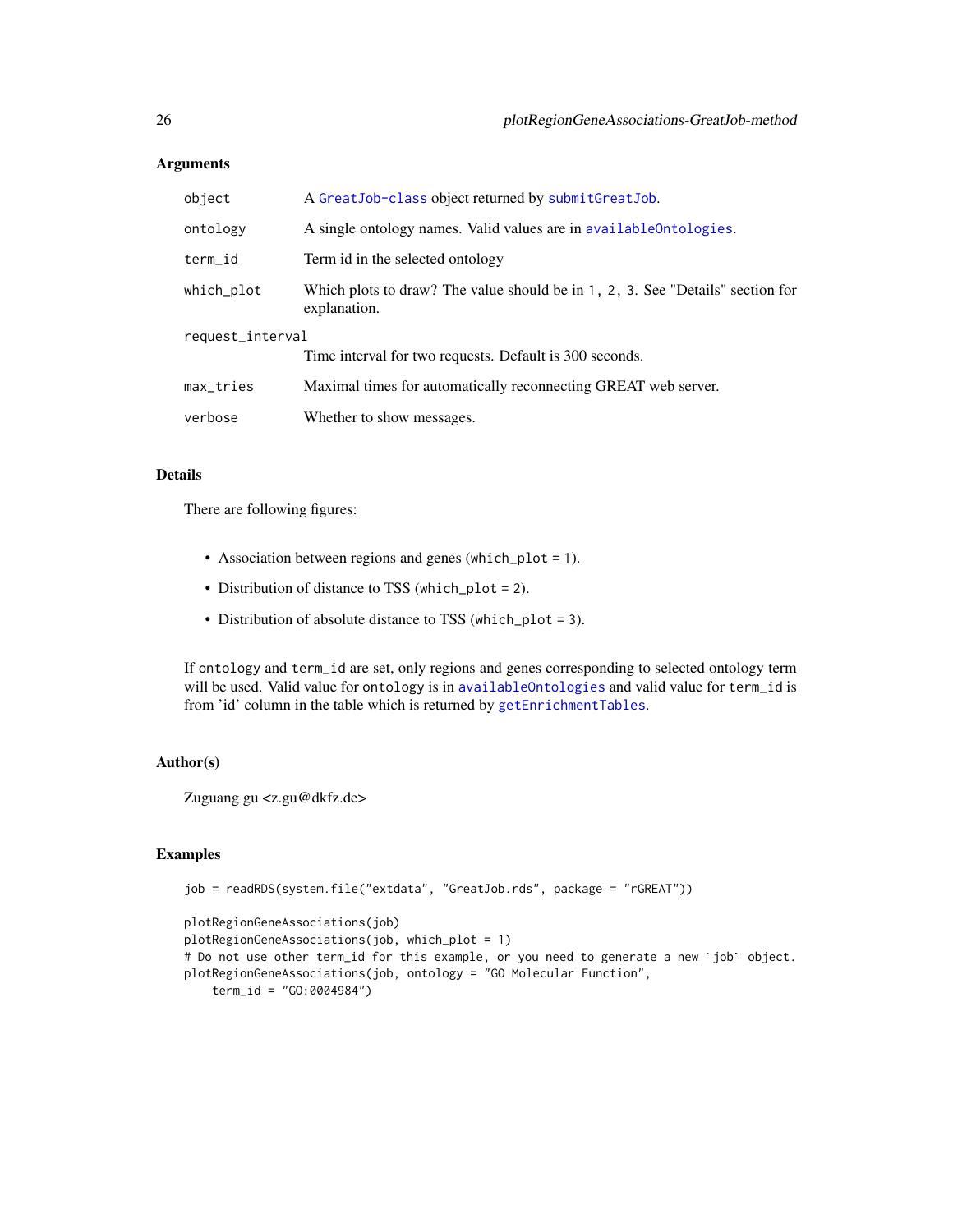<span id="page-26-0"></span>plotRegionGeneAssociations-GreatObject-method *Plot region-gene associations*

# Description

Plot region-gene associations

### Usage

```
## S4 method for signature 'GreatObject'
plotRegionGeneAssociations(object, term_id = NULL, which_plot = 1:3)
```
# Arguments

| object     | A Great Object-class object returned by great.                                                 |
|------------|------------------------------------------------------------------------------------------------|
| term id    | Term ID.                                                                                       |
| which_plot | Which plots to draw? The value should be in 1, 2, 3. See "Details" section for<br>explanation. |

# Details

There are following figures:

- Association between regions and genes (which\_plot = 1).
- Distribution of distance to TSS (which\_plot = 2).
- Distribution of absolute distance to TSS (which\_plot = 3).

# Examples

```
obj = readRDS(system.file("extdata", "GreatObject.rds", package = "rGREAT"))
plotRegionGeneAssociations(obj)
```
plotVolcano-dispatch *Method dispatch page for plotVolcano*

# Description

Method dispatch page for plotVolcano.

# Dispatch

plotVolcano can be dispatched on following classes:

- [plotVolcano,GreatObject-method](#page-0-0), [GreatObject-class](#page-22-1) class method
- [plotVolcano,GreatJob-method](#page-0-0), [GreatJob-class](#page-20-1) class method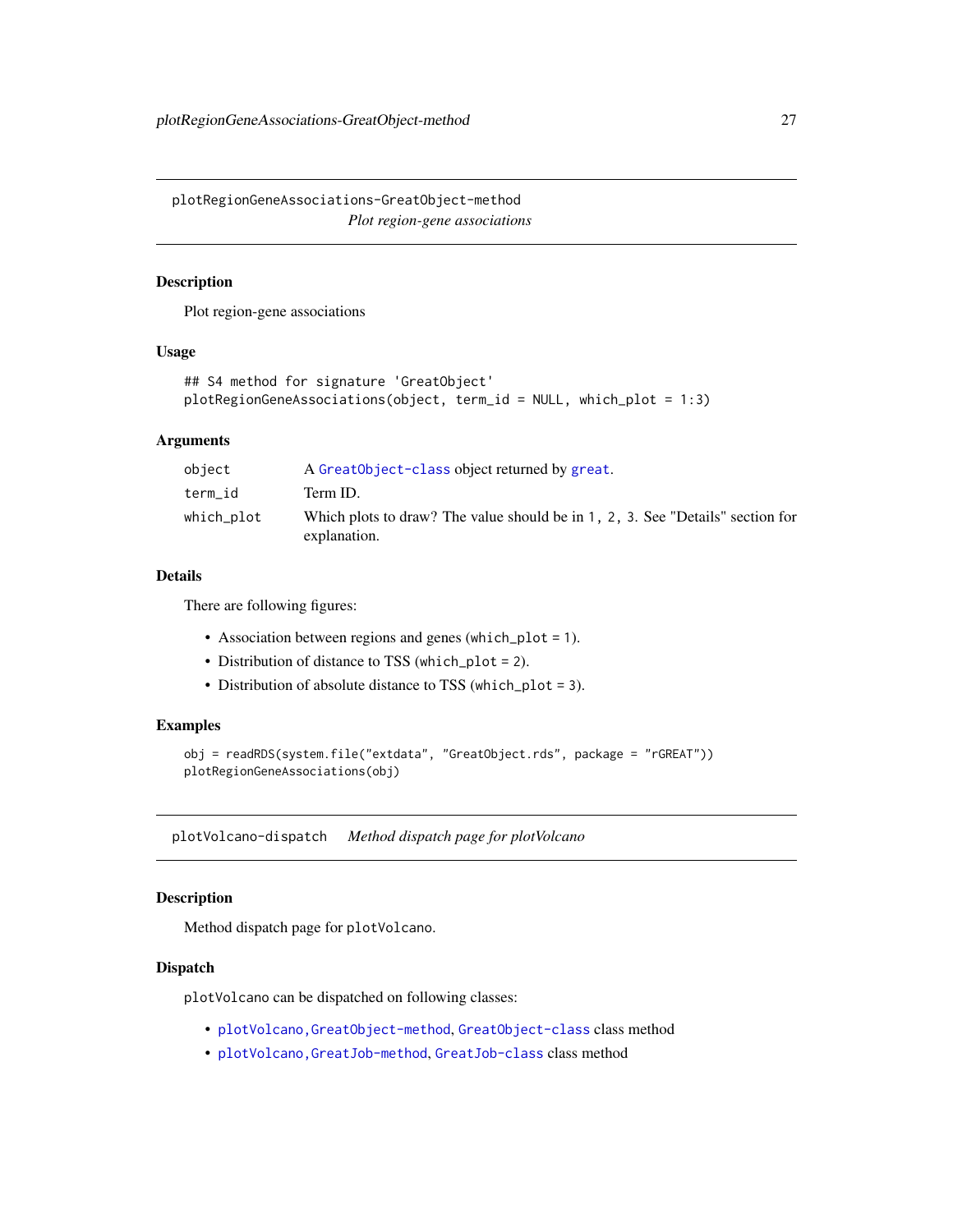# <span id="page-27-0"></span>Examples

# no example NULL

plotVolcano-GreatJob-method *Make volcano plot*

# Description

Make volcano plot

### Usage

```
## S4 method for signature 'GreatJob'
plotVolcano(object, ontology, min_region_hits = 5,
    x_values = c("fold_enrichment", "z-score"),
   y_values = c("p_value", "p_adjust"),
   main = NULL
```
# Arguments

| object          | A Great Job-class object returned by submit Great Job.                         |
|-----------------|--------------------------------------------------------------------------------|
| ontology        | A single ontology names. Valid values are in available Ontologies.             |
| min_region_hits |                                                                                |
|                 | Minimal number of input regions overlapping to the geneset associated regions. |
| x_values        | Which values for the x-axis.                                                   |
| y_values        | Which values for the y-axis.                                                   |
| main            | Title of the plot.                                                             |

#### Details

Since the enrichment is an over-representation test, it is only the half volcano.

#### Examples

# There is no example NULL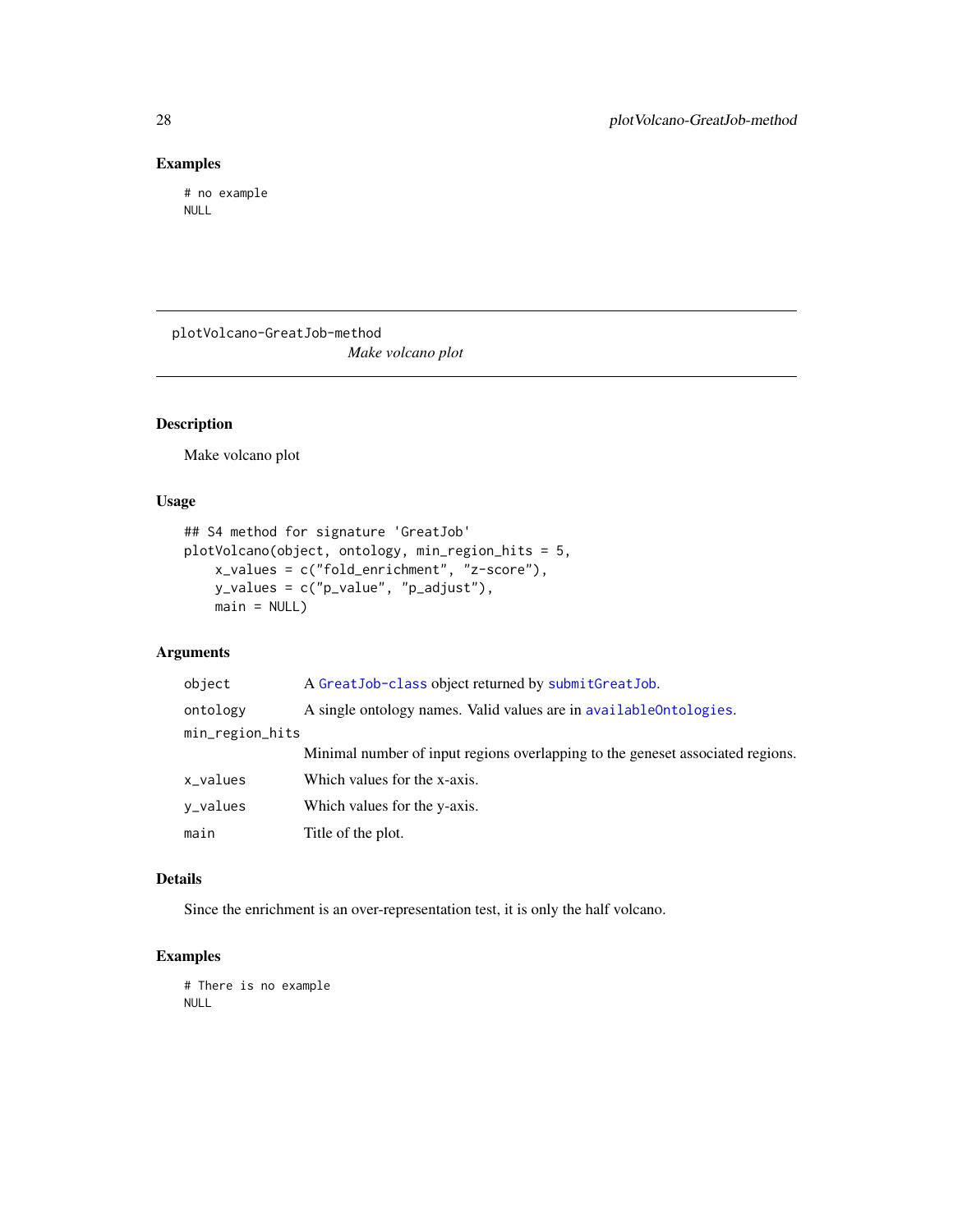<span id="page-28-0"></span>plotVolcano-GreatObject-method *Make volcano plot*

# Description

Make volcano plot

# Usage

```
## S4 method for signature 'GreatObject'
plotVolcano(object, min_region_hits = 5,
    x_values = c("fold_enrichment", "z-score"),
   y_values = c("p_value", "p_adjust"),
   main = NULL
```
# Arguments

| object          | A Great Object-class object returned by great.                                 |
|-----------------|--------------------------------------------------------------------------------|
| min_region_hits |                                                                                |
|                 | Minimal number of input regions overlapping to the geneset associated regions. |
| x_values        | Which values for the x-axis.                                                   |
| v_values        | Which values for the y-axis.                                                   |
| main            | Title of the plot.                                                             |

# Details

Since the enrichment is an over-representation test, it is only the half volcano.

#### Examples

# There is no example NULL

<span id="page-28-1"></span>randomRegions *Generate random regions*

# Description

Generate random regions

#### Usage

```
randomRegions(genome = NULL, nr = 1000, seqlengths = NULL,
   width_fun = function(n) runif(n, min = 1000, max = 10000))
```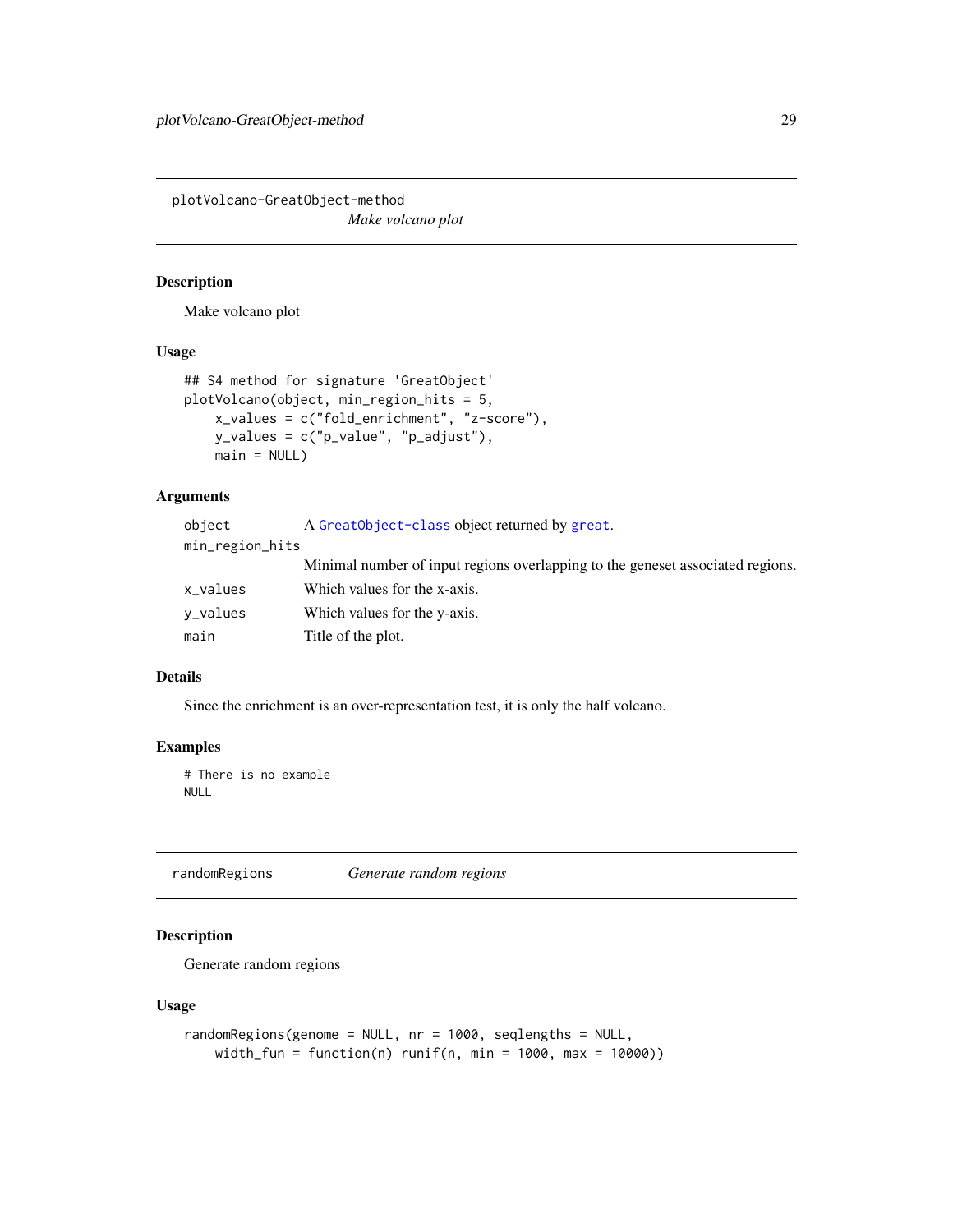### Arguments

| genome     | UCSC genome version, e.g. "hg19".                                                          |
|------------|--------------------------------------------------------------------------------------------|
| nr         | Number of regions.                                                                         |
| seglengths | Alternatively, you can also specify a named vector of seqlengths (chromosome)<br>lengths). |
| width_fun  | A function which defines the distribution of region widths.                                |
|            |                                                                                            |

# Details

The number of regions per chromosome is proportional to the chromsome length.

### Examples

gr = randomRegions(genome = "hg19") quantile(width(gr))

randomRegionsFromBioMartGenome

*Generate random regions from a BioMart genome*

### Description

Generate random regions from a BioMart genome

# Usage

```
randomRegionsFromBioMartGenome(biomart_dataset, nr = 1000, ...)
```
# Arguments

biomart\_dataset A BioMart dataset. nr Number of regions. ... Pass to [randomRegions](#page-28-1).

### Details

The number of regions per chromosome is proportional to the chromsome length.

# Examples

```
# Giant panda
gr = randomRegionsFromBioMartGenome("amelanoleuca_gene_ensembl")
```
<span id="page-29-0"></span>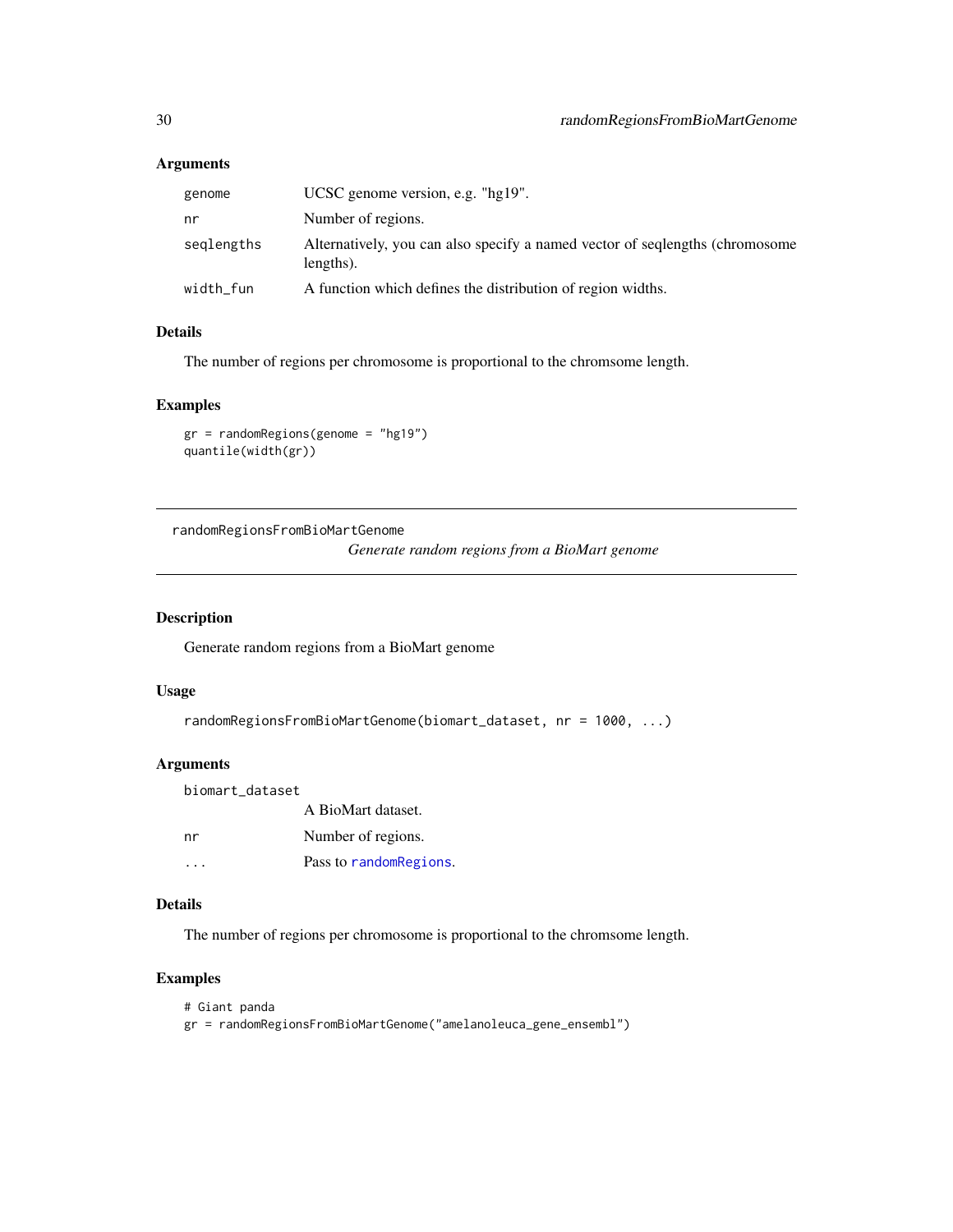<span id="page-30-0"></span>

# Description

Read gmt gene sets file

# Usage

 $read\_gmt(x, from = NULL, to = NULL, orgdb = NULL)$ 

# Arguments

| X     | The file name of a .gmt file.                                                                                |
|-------|--------------------------------------------------------------------------------------------------------------|
| from  | Gene ID type in the original gmt file. Value can only take values in 'EN-<br>TREZ/SYMBOL/ENSEMBL/REFSEQ'.    |
| to    | Gene ID type that you want to convert to. Value can only take values in 'EN-<br>TREZ/SYMBOL/ENSEMBL/REFSEO'. |
| orgdb | The name of an OrgDb database.                                                                               |

# Value

A named list of vectors.

### Examples

read\_gmt(url("http://dsigdb.tanlab.org/Downloads/D2\_LINCS.gmt"))

shinyReport-dispatch *Method dispatch page for shinyReport*

#### Description

Method dispatch page for shinyReport.

# Dispatch

shinyReport can be dispatched on following classes:

- [shinyReport,GreatJob-method](#page-0-0), [GreatJob-class](#page-20-1) class method
- [shinyReport,GreatObject-method](#page-0-0), [GreatObject-class](#page-22-1) class method

# Examples

# no example NULL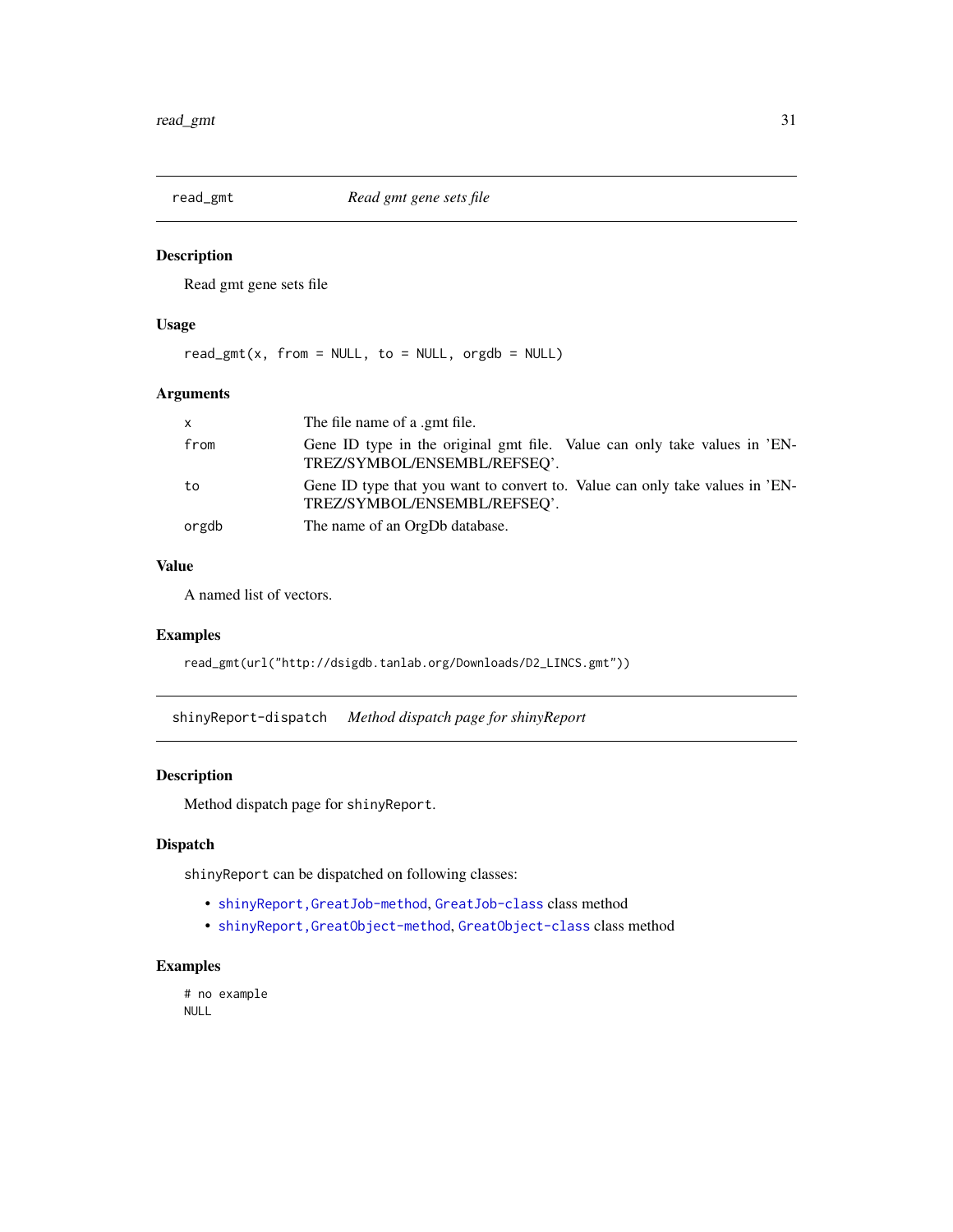<span id="page-31-0"></span>shinyReport-GreatJob-method

*Shiny app on the GreatJob object*

#### Description

Shiny app on the GreatJob object

# Usage

## S4 method for signature 'GreatJob' shinyReport(object)

# Arguments

object The GreatJob object returned by [submitGreatJob](#page-32-1).

# Value

A shiny app object.

# Examples

```
if(FALSE) {
# pseudo code
job = submitGreatJob(...)
shinyReport(job)
}
```
shinyReport-GreatObject-method *Shiny app on the GreatObject object*

# Description

Shiny app on the GreatObject object

# Usage

```
## S4 method for signature 'GreatObject'
shinyReport(object)
```
# Arguments

object The GreatObject object returned by [great](#page-16-1).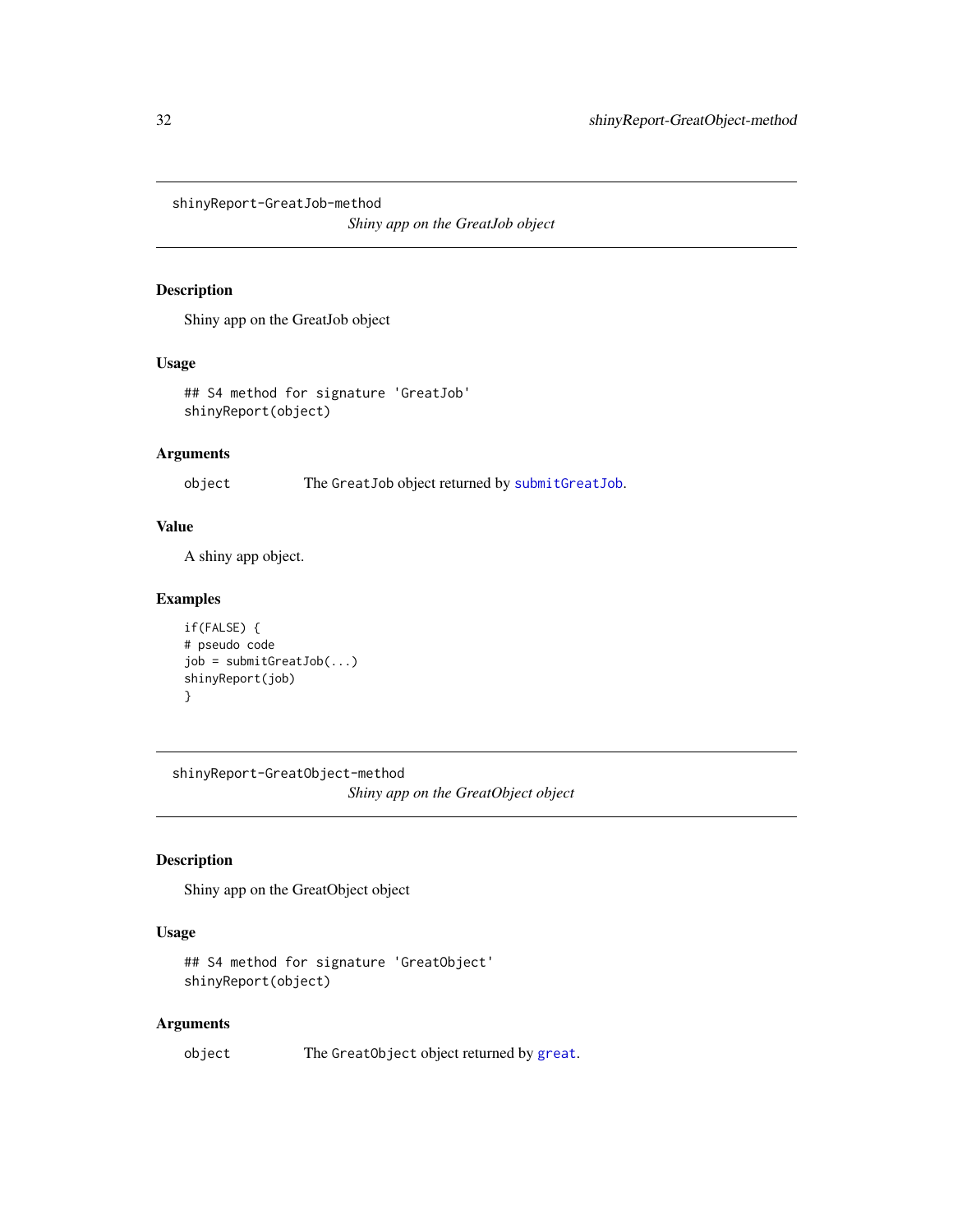# <span id="page-32-0"></span>submitGreatJob 33

# Value

A shiny app object.

# Examples

```
if(FALSE) {
# pseudo code
obj = great(...)shinyReport(obj)
}
```
<span id="page-32-1"></span>submitGreatJob *Perform online GREAT analysis*

# Description

Perform online GREAT analysis

# Usage

```
submitGreatJob(gr, bg = NULL,
   gr\_is\_zero\_based = FALSE,
   species = "hg19",
   includeCuratedRegDoms = TRUE,
   rule = c("basalPlusExt", "twoClosest", "oneClosest"),adv\_upstream = 5.0,
   adv_downstream = 1.0,
   adv_span = 1000.0,
   adv_twoDistance = 1000.0,adv\_oneDistance = 1000.0,
   request_interval = 60,
   max\_tries = 10,
   version = DEFAULT_VERSION,
   base_url = "http://great.stanford.edu/public/cgi-bin",
   help = TRUE)
```
#### Arguments

| gr               | A GRanges object or a data frame which contains at least three columns (chr,<br>start and end).                                                                                                                                        |
|------------------|----------------------------------------------------------------------------------------------------------------------------------------------------------------------------------------------------------------------------------------|
| bg               | Not supported any more. See explanations in section "When_background_regions_are_set".                                                                                                                                                 |
| gr_is_zero_based |                                                                                                                                                                                                                                        |
|                  | Are start positions in gr zero-based?                                                                                                                                                                                                  |
| species          | Species. "hg38", "hg19", "mm10", "mm9" are supported in GREAT version<br>4.x.x, "hg19", "mm10", "mm9", "danRer7" are supported in GREAT version<br>3.x.x and "hg19", "hg18", "mm9", "danRer7" are supported in GREAT version<br>2.x.x. |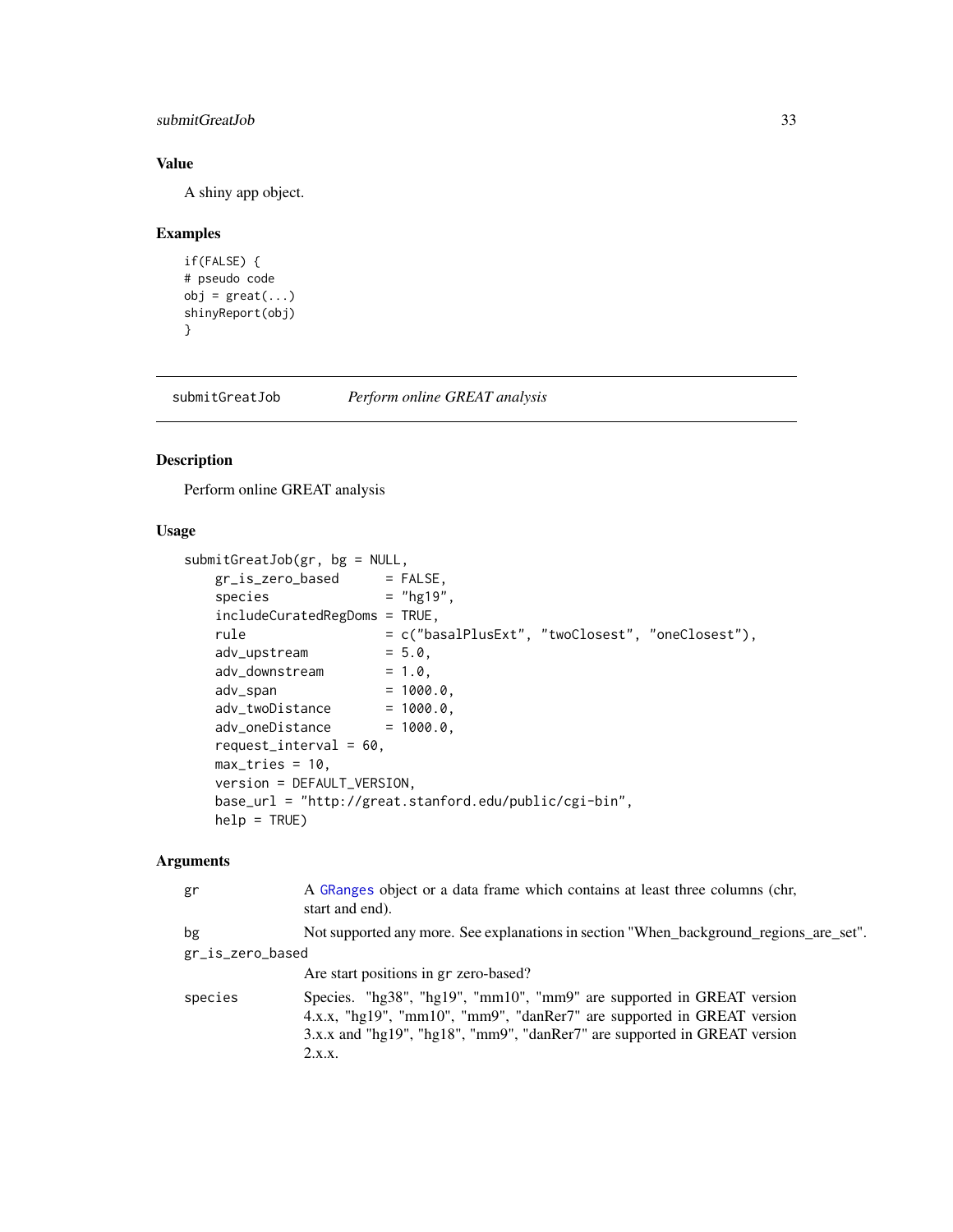<span id="page-33-0"></span>34 submitGreatJob

#### includeCuratedRegDoms

.

Whether to include curated regulatory domains, see [https://great-help.atla](https://great-help.atlassian.net/wiki/spaces/GREAT/pages/655443/Association+Rules#AssociationRules-CuratedRegulatoryDomains)ssian. net/wiki/spaces/GREAT/pages/655443/Association+Rules#AssociationRules-CuratedRegulat

| rule             | How to associate genomic regions to genes. See 'Details' section.                                                                                              |  |
|------------------|----------------------------------------------------------------------------------------------------------------------------------------------------------------|--|
| adv_upstream     | Unit: kb, only used when rule is basalPlusExt.                                                                                                                 |  |
|                  | adv_downstream Unit: kb, only used when rule is basalPlusExt.                                                                                                  |  |
| adv_span         | Unit: kb, only used when rule is basalPlusExt.                                                                                                                 |  |
| adv_twoDistance  |                                                                                                                                                                |  |
|                  | Unit: kb, only used when rule is twoClosest.                                                                                                                   |  |
| adv_oneDistance  |                                                                                                                                                                |  |
|                  | Unit: kb, only used when rule is oneClosest.                                                                                                                   |  |
| request_interval |                                                                                                                                                                |  |
|                  | Time interval for two requests. Default is 300 seconds.                                                                                                        |  |
| max_tries        | Maximal times for aotumatically reconnecting GREAT web server.                                                                                                 |  |
| version          | Version of GREAT. The value should be "4.0.4", "3.0.0", "2.0.2". Shorten ver-<br>sion numbers can also be used, such as using "4" or "4.0" is same as "4.0.4". |  |
| base_url         | the url of cgi-bin path, only used when it is explicitly specified.                                                                                            |  |
| help             | Whether to print help messages.                                                                                                                                |  |

#### Details

Note: On Aug 19 2019 GREAT released version 4([https://great-help.atlassian.net/wiki/](https://great-help.atlassian.net/wiki/spaces/GREAT/pages/655442/Version+History) [spaces/GREAT/pages/655442/Version+History](https://great-help.atlassian.net/wiki/spaces/GREAT/pages/655442/Version+History) ) where it supports hg38 genome and removes some ontologies such pathways. [submitGreatJob](#page-32-1) still takes hg19 as default. hg38 can be specified by the species = "hg38" argument. To use the older versions such as 3.0.0, specify as  $submitGreatJob(...$ , version =  $"3.0.0"$ ).

Note it does not use the standard GREAT API. This function directly send data to GREAT web server by HTTP POST.

Following text is copied from GREAT web site ( <http://great.stanford.edu/public/html/> )

Explanation of rule and settings with names started with 'adv\_' (advanced settings):

- basalPlusExt Mode 'Basal plus extension'. Gene regulatory domain definition: Each gene is assigned a basal regulatory domain of a minimum distance upstream and downstream of the TSS (regardless of other nearby genes, controlled by adv\_upstream and adv\_downstream argument). The gene regulatory domain is extended in both directions to the nearest gene's basal domain but no more than the maximum extension in one direction (controlled by adv\_span).
- twoClosest Mode 'Two nearest genes'. Gene regulatory domain definition: Each gene is assigned a regulatory domain that extends in both directions to the nearest gene's TSS (controlled by adv\_twoDistance) but no more than the maximum extension in one direction.
- oneClosest Mode 'Single nearest gene'. Gene regulatory domain definition: Each gene is assigned a regulatory domain that extends in both directions to the midpoint between the gene's TSS and the nearest gene's TSS (controlled by adv\_oneDistance) but no more than the maximum extension in one direction.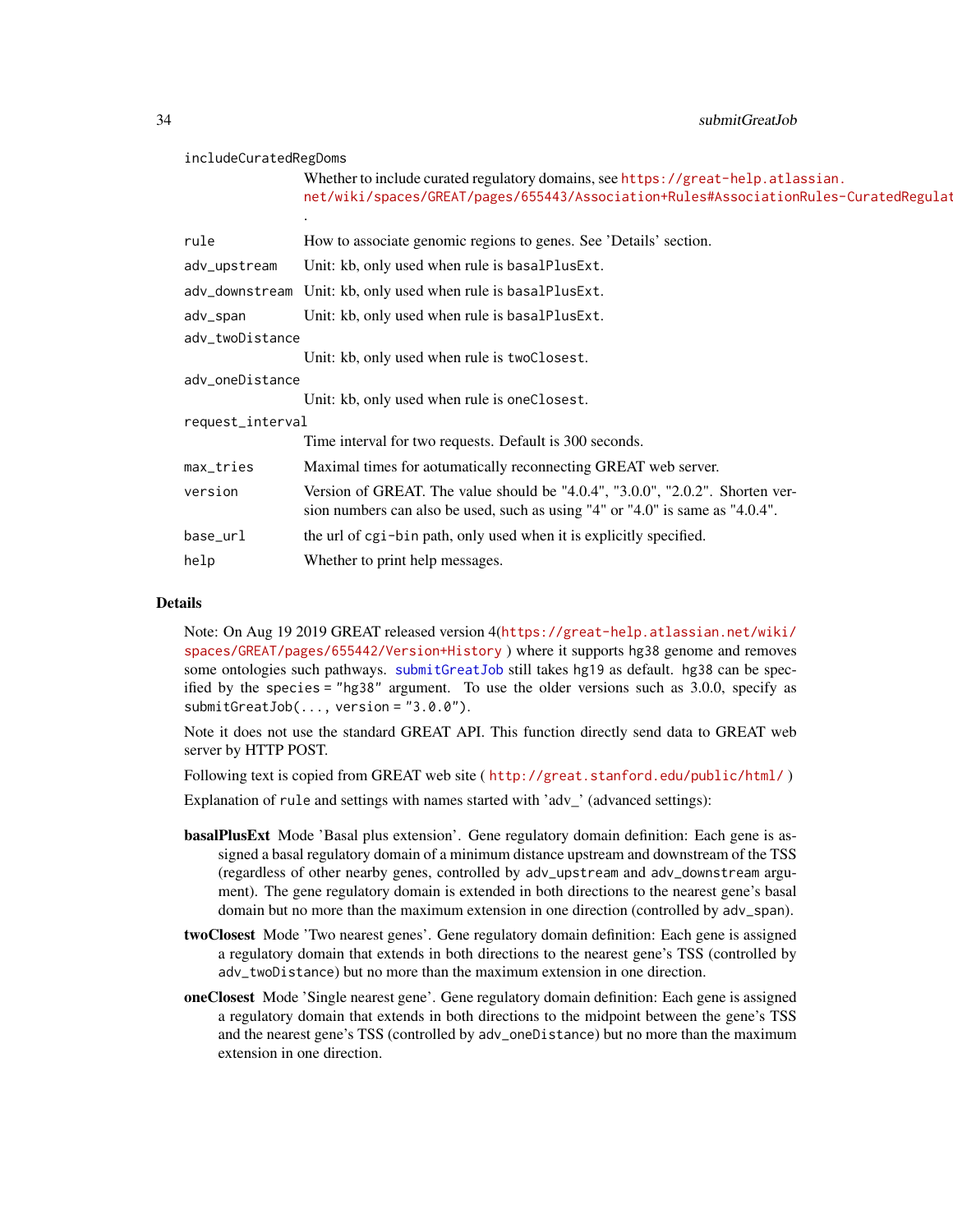#### <span id="page-34-0"></span>submitGreatJob 35

#### Value

A [GreatJob-class](#page-20-1) object which can be used to get results from GREAT server. The following methods can be applied on it:

- [getEnrichmentTables,GreatObject-method](#page-0-0) to retreive the result tables.
- [getRegionGeneAssociations,GreatObject-method](#page-0-0) to get the associations between input regions and genes.
- plotRegionGeneAssociations, GreatObject-method to plot the associations bewteen input regions and genes.
- [shinyReport,GreatObject-method](#page-0-0) to view the results by a shiny application.

#### When background regions are set

Note when bg argument is set to a list of background regions, GREAT uses a completely different test!

When bg is set, gr should be exactly subset of bg. For example, let's say a background region list contains five regions: [1, 10], [15, 23], [34, 38], [40, 49], [54, 63], gr can only be a subset of the five regions, which means gr can take [15, 23], [40, 49], but it cannot take [16, 20], [39, 51]. In this setting, regions are taken as single units and Fisher's exact test is applied for calculating the enrichment (by testing number of regions in the 2x2 contigency table).

Check [https://great-help.atlassian.net/wiki/spaces/GREAT/pages/655452/File+Forma](https://great-help.atlassian.net/wiki/spaces/GREAT/pages/655452/File+Formats#FileFormats-Whatshouldmybackgroundregionsfilecontain?)ts# [FileFormats-Whatshouldmybackgroundregionsfilecontain?](https://great-help.atlassian.net/wiki/spaces/GREAT/pages/655452/File+Formats#FileFormats-Whatshouldmybackgroundregionsfilecontain?) for more explanations.

Please note from rGREAT 1.99.0, setting bg is not supported any more and this argument will be removed in the future. You can either directly use GREAT website or use other Bioconductor packages such as "LOLA" to perform the Fisher's exact test-based analysis.

If you want to restrict the input regions to background regions (by intersections) and still to apply Binomial test there, please consider to use local GREAT by [great](#page-16-1).

### Author(s)

Zuguang gu <z.gu@dkfz.de>

#### See Also

[great](#page-16-1) for the local implementation of GREAT algorithm.

### Examples

```
set.seed(123)
gr = randomRegionS(nr = 1000, genome = "hg19")job = submitGreatJob(gr)
job
# more parameters can be set for the job
if(FALSE) { # suppress running it when building the package
    # current GREAT version is 4.0.4
    job = submitGreatJob(gr, genome = "hg19")
    job = submitGreatJob(gr, adv_upstream = 10, adv_downstream = 2, adv_span = 2000)
```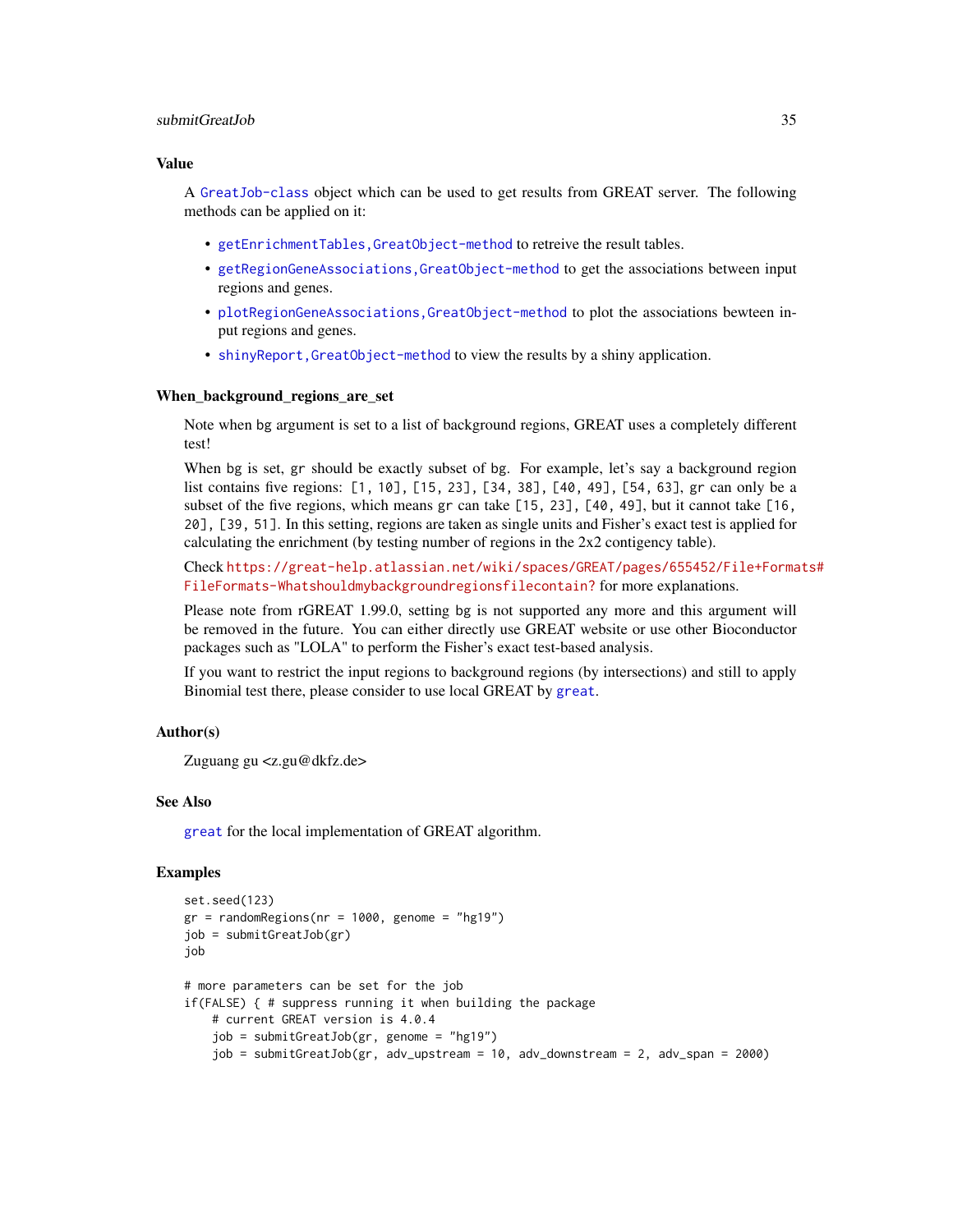```
job = submitGreatJob(gr, rule = "twoClosest", adv_twoDistance = 2000)
    job = submitGreatJob(gr, rule = "oneClosest", adv_oneDistance = 2000)
}
```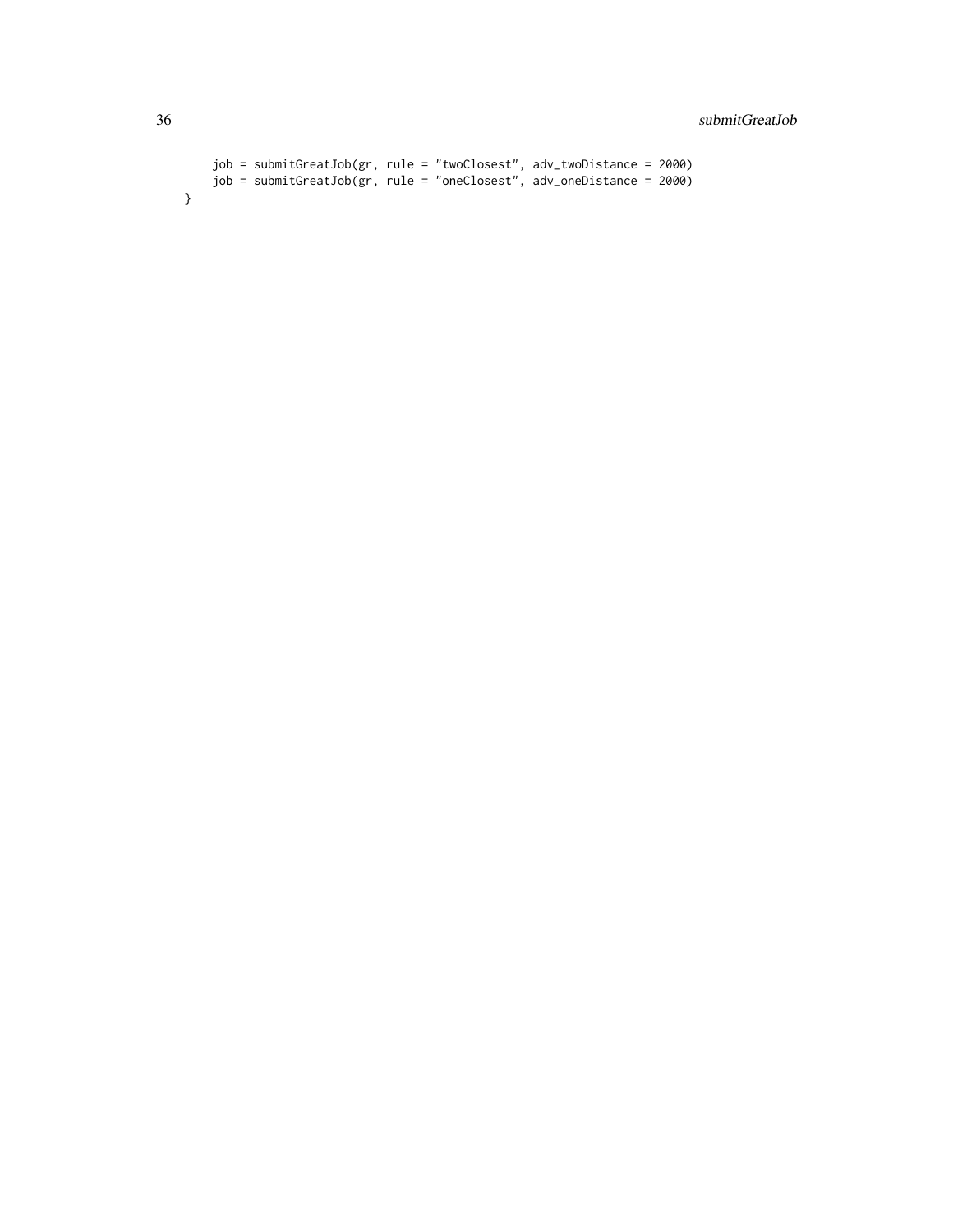# <span id="page-36-0"></span>**Index**

```
availableCategories, 4, 10, 11
availableCategories
        (availableCategories-GreatJob-method),
        3
availableCategories,GreatJob-method
        (availableCategories-GreatJob-method),
        3
availableCategories-GreatJob-method, 3
availableOntologies, 8, 10, 11, 26, 28
availableOntologies
        (availableOntologies-GreatJob-method),
        3
availableOntologies,GreatJob-method
        (availableOntologies-GreatJob-method),
getGREATDefaultTSS, 13
        3
availableOntologies-GreatJob-method, 3
extendTSS, 4, 6, 7, 18
extendTSSFromDataFrame, 5, 18
extendTSSFromOrgDb, 6
extendTSSFromTxDb, 7
GenomicRanges, 14
getEnrichmentTable
        (getEnrichmentTable-dispatch),
        8
getEnrichmentTable,GreatJob-method
        (getEnrichmentTable-GreatJob-method),
        8
getEnrichmentTable,GreatObject-method
        (getEnrichmentTable-GreatObject-method),
        9
getEnrichmentTable-dispatch, 8
getEnrichmentTable-GreatJob-method, 8
getEnrichmentTable-GreatObject-method,
        9
getEnrichmentTables, 26
getEnrichmentTables
        (getEnrichmentTables-dispatch),
        10
                                               getEnrichmentTables,GreatJob-method
                                                        (getEnrichmentTables-GreatJob-method),
                                                        10
                                               getEnrichmentTables,GreatObject-method
                                                        (getEnrichmentTables-GreatObject-method),
                                                        11
                                               getEnrichmentTables-dispatch, 10
                                               getEnrichmentTables-GreatJob-method,
                                                        10
                                               getEnrichmentTables-GreatObject-method,
                                                        11
                                               getGapFromUCSC, 12, 18
                                               getGenesFromGencode, 13
                                               getRefSeqGenesFromUCSC, 14
                                               getRegionGeneAssociations
                                                       (getRegionGeneAssociations-dispatch),
                                                        15
                                               getRegionGeneAssociations,GreatJob-method
                                                        (getRegionGeneAssociations-GreatJob-method),
                                                        15
                                               getRegionGeneAssociations,GreatObject-method
                                                        (getRegionGeneAssociations-GreatObject-method),
                                                        16
                                               getRegionGeneAssociations-dispatch, 15
                                               getRegionGeneAssociations-GreatJob-method,
                                                        15
                                               getRegionGeneAssociations-GreatObject-method,
                                                        16
                                               getTSS, 17, 18
                                               GRanges, 4–7, 12–14, 16–18, 22, 33
                                               great, 4, 6, 9, 11, 16, 17, 17, 23, 27, 29, 32, 35
                                               great_opt, 24
                                               GreatJob, 21
                                               GreatJob-class, 21
                                               GreatObject, 22
                                               GreatObject-class, 23
                                               plotRegionGeneAssociationGraphs
                                                        (plotRegionGeneAssociationGraphs-GreatJob-method),
```